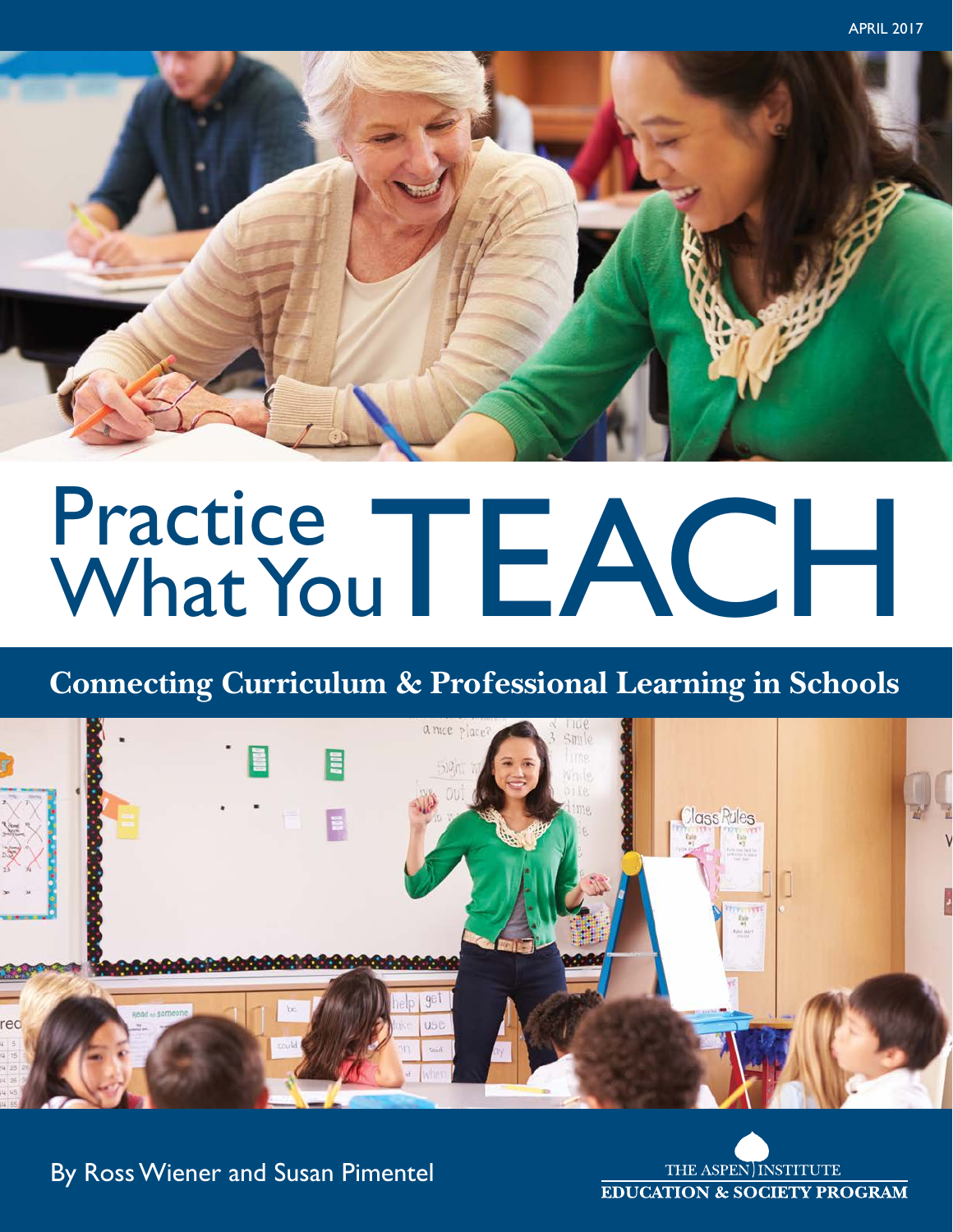

The **Aspen Education & Society Program** improves public education by inspiring, informing, and influencing education leaders across policy and practice, with an emphasis on achieving equity for traditionally underserved students. For more information, visit www.aspeninstitute.org/education and www.aspendrl.org.



The **Aspen Institute** is an educational and policy studies organization based in Washington, DC. Its mission is to foster leadership based on enduring values and to provide a nonpartisan venue for dealing with critical issues. The Institute is based in Washington, DC; Aspen, Colorado; and on the Wye River on Maryland's Eastern Shore. It also has offices in New York City and an international network of partners.

> Copyright © 2017 by The Aspen Institute The Aspen Institute • One Dupont Circle, N.W., Suite 700 • Washington, DC 20036 Published in the United States of America in 2017 by The Aspen Institute All rights reserved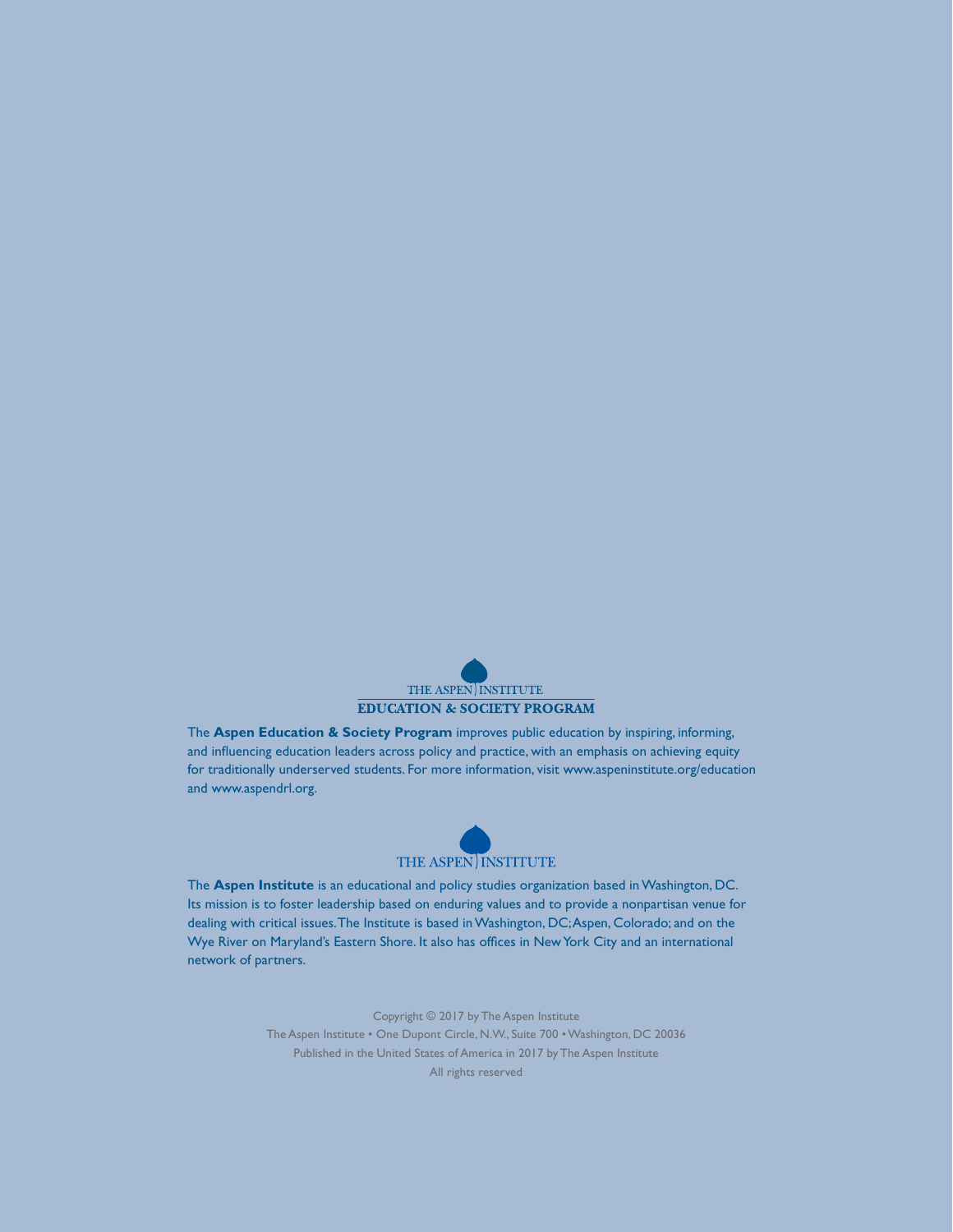# Practice What You TEACH

# Connecting Curriculum & Professional Learning in Schools

By Ross Wiener and Susan Pimentel APRIL 2017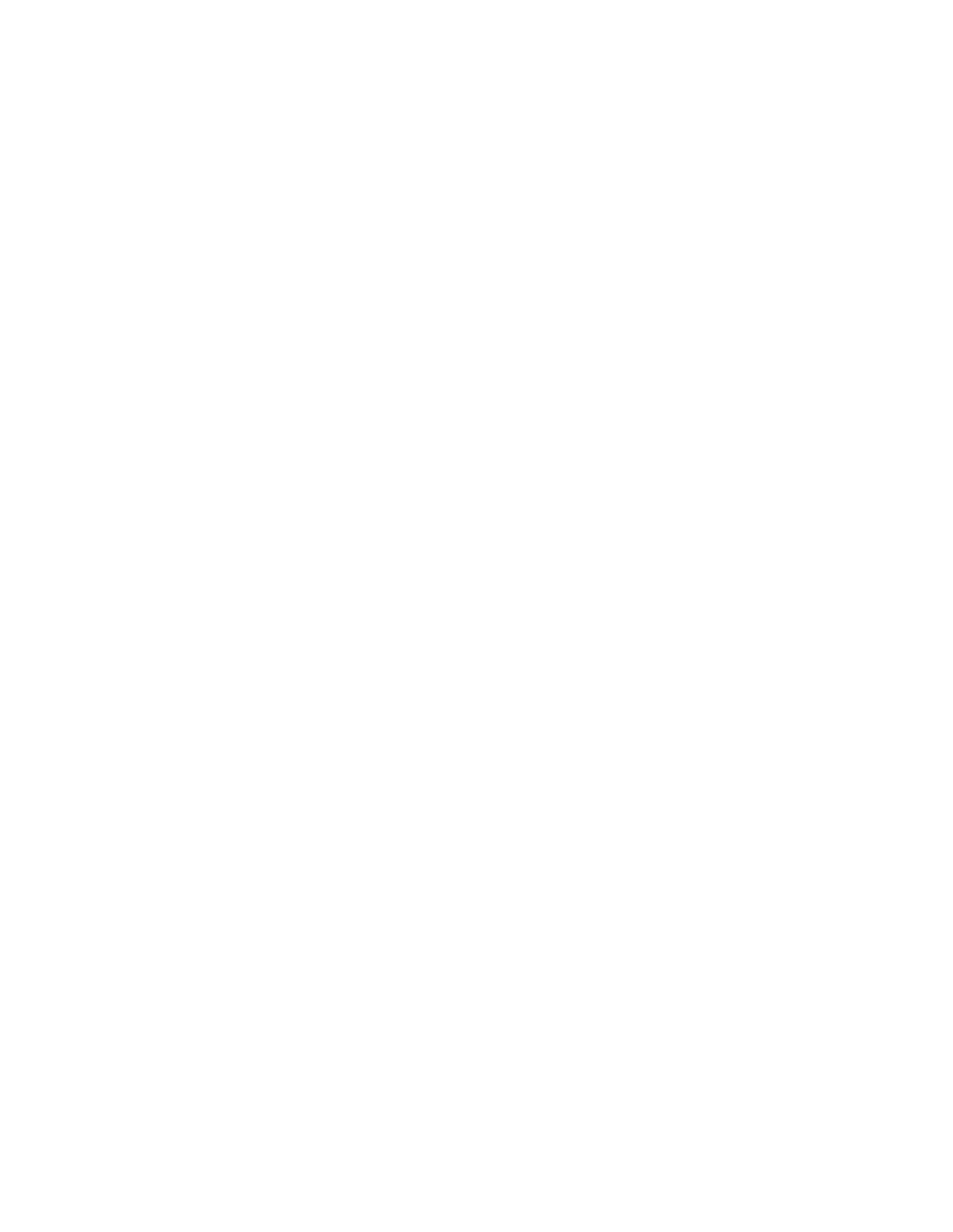# **Contents**

| <b>Introduction</b>                                                                                                                                           |    |
|---------------------------------------------------------------------------------------------------------------------------------------------------------------|----|
| Part 1. Research Supports Linking<br>Curriculum and Professional Learning                                                                                     | 4  |
| Part II. Profiles of Promising Practice                                                                                                                       | 5  |
| Part III. Key Takeaways and Recommendations<br>for System Leaders and the state of the state of the state of the state of the state of the state of the state | 12 |
| <b>Conclusion</b>                                                                                                                                             | 15 |
| <b>Acknowledgments</b>                                                                                                                                        | 16 |
| About the Authors                                                                                                                                             | 16 |
| Endnotes <b>Endnotes</b>                                                                                                                                      | 17 |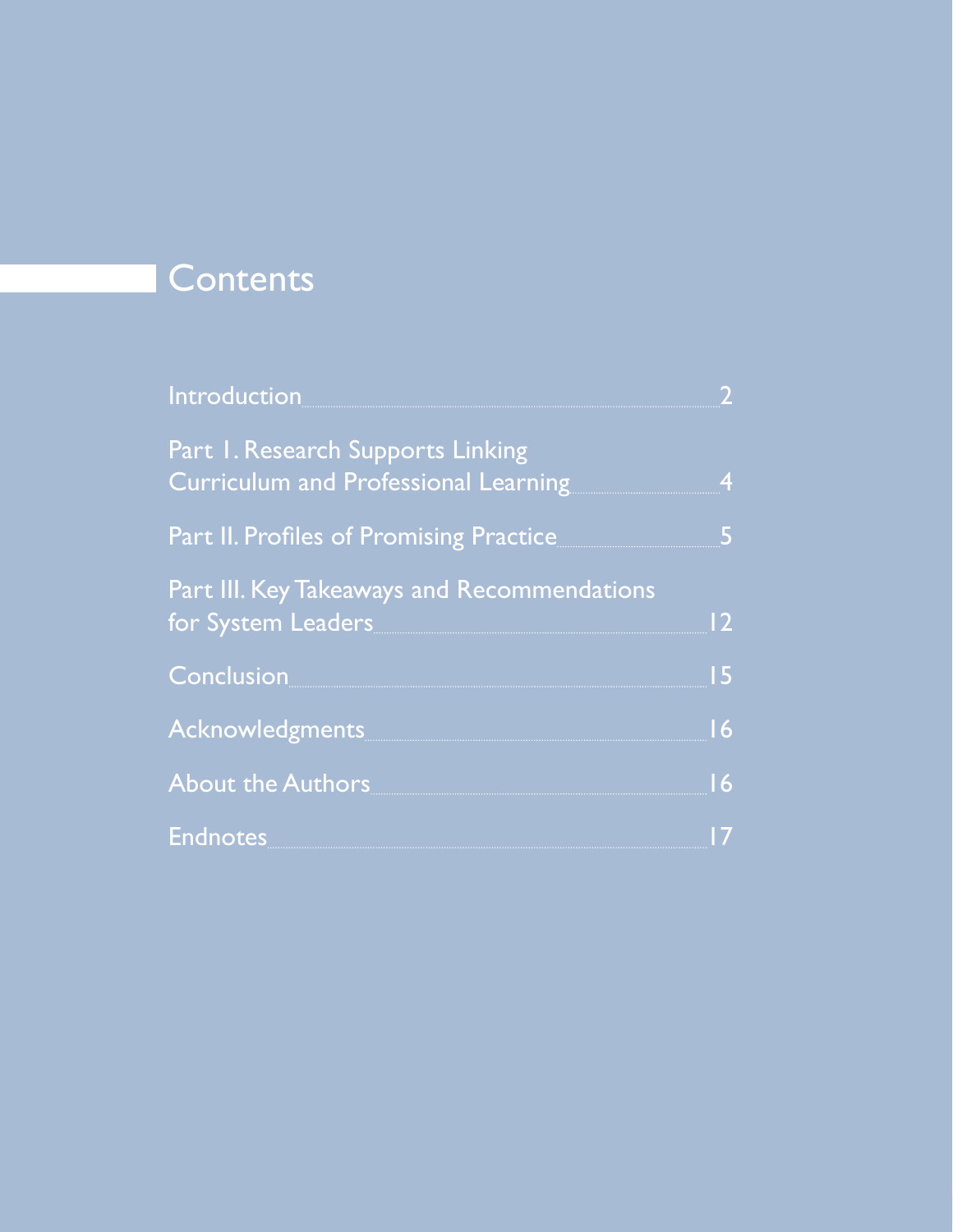# Introduction

To improve teaching and advance student learning requires weaving together the curriculum that students engage with every day with the professional learning of teachers. This paper describes the research supporting this argument, profiles three examples of educators integrating curriculum with professional learning, and provides key takeaways for state, district, and school leaders.

The recent adoption of college- and career-ready standards in almost every state raises the bar for student learning. Students are expected to actively engage with one another, wrestle with rigorous and often unfamiliar content, and persevere in addressing tough problems.<sup>1</sup> These shifts demand new instructional materials *and* more sophisticated, adaptive teaching. Moreover, these elevated expectations are coming

online when more than half of public school students receive free or reduced-price meals (indicating low levels of family income) and the fastest-growing group of students is English-language learners<sup>2</sup> – groups of students that teachers and schools traditionally have struggled to educate well.<sup>3</sup>

All of this makes it essential to establish systems that support teacher learning so teachers can more effectively advance student learning. Yet current practice divorces the "what" of curriculum from the "how" of professional learning, which undermines the efficacy of both.<sup>4</sup> A primary role of school systems – states, districts, and charter-management organizations (CMOs) – is to *create the conditions in schools through which teachers can become* 

A primary role of school systems is to create the conditions in schools through which teachers can become experts at teaching the curriculum they are using and adapting instruction to the needs of their particular students.

*experts at teaching the curriculum they are using and adapting instruction to the needs of their particular students.* Integrating professional learning and curriculum into a holistic approach for improving teaching and

learning is an important element of meeting the goal of educating all students and giving teachers the support they need to become expert practitioners.<sup>5</sup>

#### **How to Use This Paper**

This paper addresses the need for system leaders to integrate curriculum into professional learning so teachers can focus on their essential roles: creating engaging learning environments and delivering excellent instruction, assessing and responding to the demonstrated needs of their students, and continuously improving their craft.6

Most schools and districts *already* have expert educators who are eager and willing to learn, but they typically don't have in place the systems, structures, and cultures under which excellent professional learning takes place and occurs at



**Create engaging learning environments and deliver excellent instruction**

**Continuously improve teaching craft**

*Integrating Curriculum into Professional Learning* **Assess and respond to the demonstrated needs of students**

**2** Aspen Institute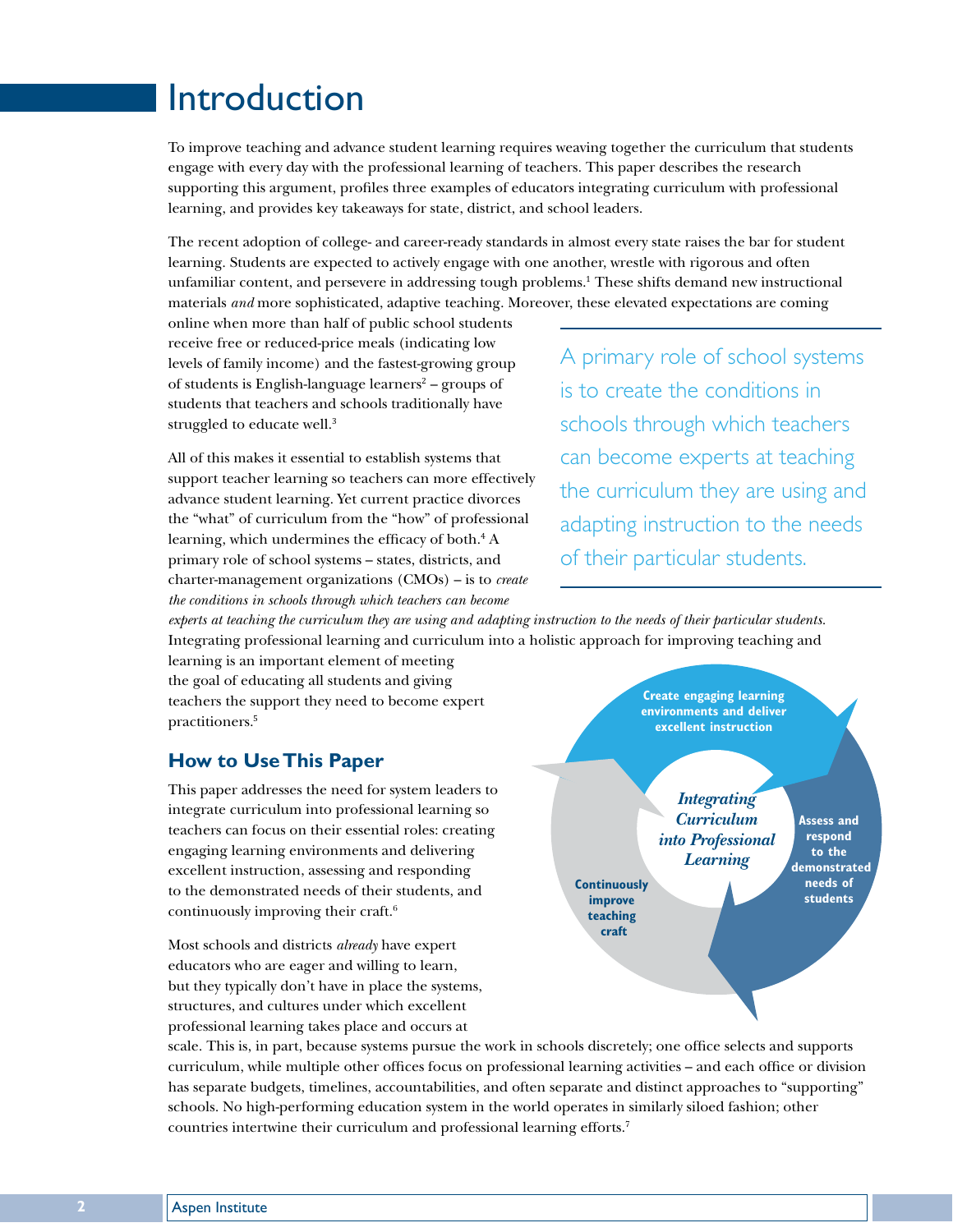This paper is designed as a resource for system leaders at the district, state, and CMO levels looking to improve instructional outcomes for students by improving teacher development in their schools. Part I briefly describes the research base for this argument. Part II examines three cases of innovative practice and identifies ways in which a state department, a district, and a group of enterprising teachers are leading positive change efforts. Part III identifies key considerations and enabling conditions system leaders should prioritize when organizing professional learning around high-quality curriculum.

Most schools and districts already have expert educators who are eager and willing to learn, but they typically don't have in place the systems, structures, and cultures under which excellent professional learning takes place and occurs at scale.

#### **FACILITATING ADULT LEARNING TO ADVANCE STUDENT LEARNING**

The fastest way to make professional learning relevant for teachers is to put their school's curriculum and related evidence of student learning at its heart. But it's still only one piece of a comprehensive professional learning system, whose goal must be improved outcomes for students. In the coming months, the Aspen Institute's Education & Society Program will release a series of papers on *How to Facilitate Adult Learning to Advance Student Learning,* starting with a proposed framework for a professional learning system.

A professional learning system tightly integrates multiple, often siloed structures and initiatives – from school design and resource allocation, to the selection and use of instructional materials, to how educators are hired, compensated, and promoted – so that those up and down the system are focused on improving adult learning in order to improve student learning.

This means, for example, that school principals must know how to create a culture of learning among their faculty; that principal supervisors need to support and hold principals accountable for growing the knowledge and skills of their teachers, not just their students; and that central office staff members, whether in the curriculum, assessment, human resources, or finance department, need to prioritize and be held accountable for supporting the work of adult learning in schools.

Embracing a systemic approach presents a significant challenge in a public education sector replete with numerous, loosely coordinated initiatives. But for teachers to practice what they teach, the entire system must focus on facilitating the time, resources, support, and collaborative inquiry process that will, in turn, facilitate powerful learning for students.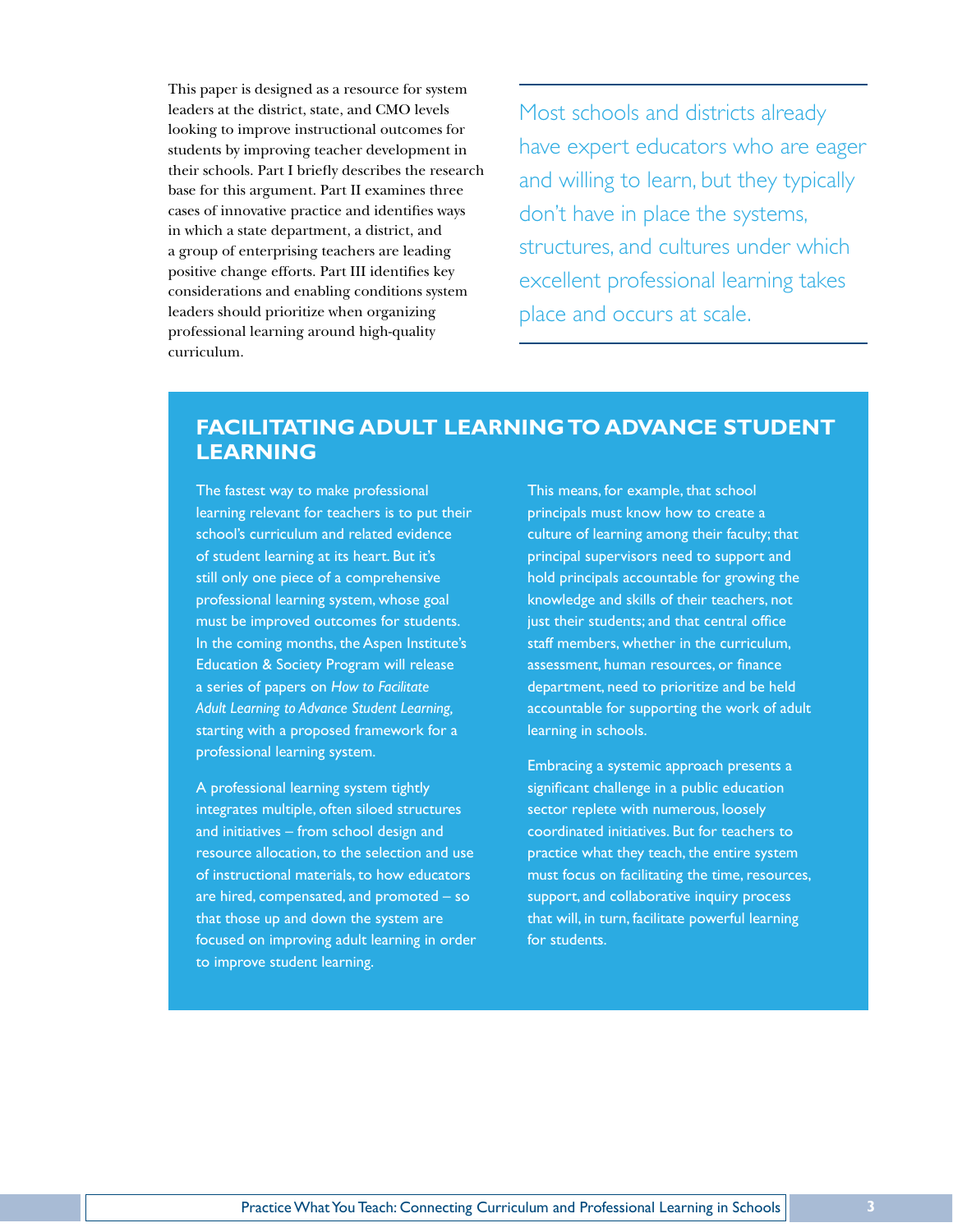# PART I Research Supports Linking Curriculum and Professional Learning

This paper builds on several key research findings:

- z First, schools and school systems already make massive investments in teachers' and school leaders' professional learning, yet most professional learning activities are not meeting teachers' needs and lack measurable results on changing practice or improving outcomes for students.8
- Second, curriculum materials have a profound effect on what happens in classrooms and on how much students learn.9 When average teachers use excellent materials, student learning results improve significantly.<sup>10</sup> Research also documents that many teachers do not have access to strong, standardsaligned curriculum; in fact, most teachers spend hours every week searching for materials that haven't been vetted and aren't connected to ongoing, professional learning activities in their schools.<sup>11</sup> Ensuring teachers have high-quality, rigorous materials is an effective and affordable tool for improving student learning outcomes at scale.<sup>12</sup>
- z Third, teaching expertise is the most important factor in school effectiveness; schools cannot be more successful than their teachers. Developing teacher expertise is intellectually demanding, professional work – it takes study, practice, and critical feedback to develop into an expert teacher.13 Teachers deserve both materials and professional learning experiences that address the decisions they are making with *their students* in the context of the *actual materials they are using*. Providing teachers with generic strategies divorced from their day-to-day reality makes it less likely teachers will apply what they learn to improve practice or student outcomes.14
- z Finally, adults learn best when they are engaged in *a collegial process that draws on and values their experience* as a resource in the learning process.15

Taken together, these findings suggest a powerful strategy for improving support to teachers: design professional learning activities that build off of and deepen teachers' knowledge for enacting the curriculum used in their school. This is not the same as offering orientation to new curriculum materials, although this may be one component. The vision is one of fully integrating chosen curriculum into ongoing, job-embedded professional learning and development.

Done right, professional learning linked to curriculum can lead to transformational changes in teaching and learning.

It is a deceivingly simple and powerful strategy that system leaders can pursue, requiring smart planning, resource reallocation, and learning from experience to continuously improve. Done right, professional learning linked to curriculum can lead to transformational changes in teaching and learning.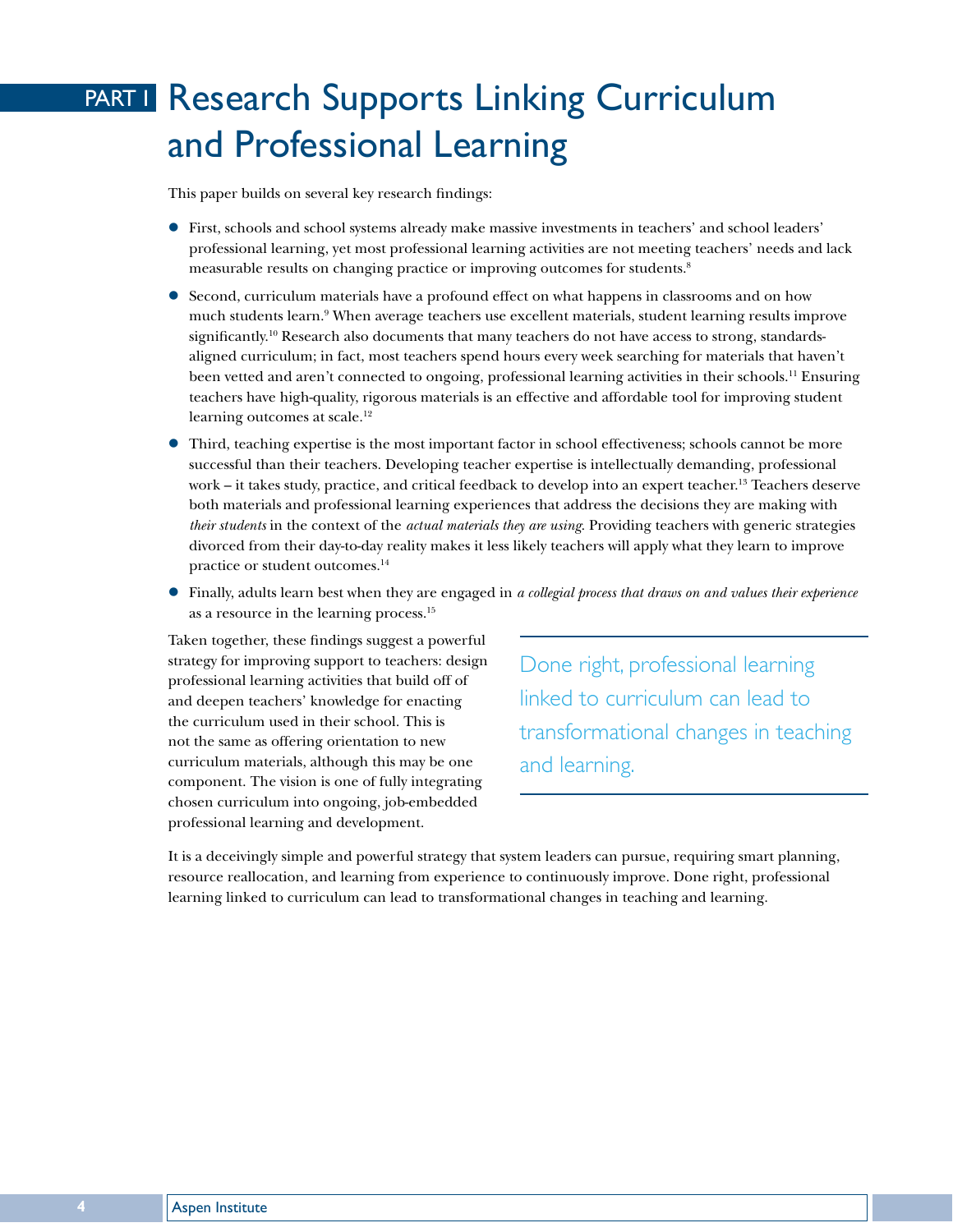# PART II Profiles of Promising Practice

The three learning communities showcased below – a state-based effort, a district-led initiative, and an ensemble of dedicated teachers – are already pursuing the strategy of integrating curriculum materials with professional learning.

#### LOUISIANA'S DEPARTMENT OF EDUCATION **Making the Best Thing to Do the Easiest Thing to Do**

Louisiana illustrates the power and subtlety of a state-led effort. Recognizing the state had limited authority, but also seeing a clear need for higher quality materials and related professional learning, leaders at the Louisiana Department of Education (LDOE) designed a "pull" strategy. LDOE provided district leaders with valuable information about the quality of curriculum materials, streamlined the procurement process for highly rated materials and services, and engaged teachers as advisors who ultimately became ambassadors to other teachers across the state. All of this has contributed to dramatic uptake of better materials and services – and dramatic gains for the students of Louisiana.



In 2012, the LDOE identified two actions that would dramatically accelerate its efforts to improve student outcomes. First, research confirmed that the state could increase the number of teachers using high-quality curricular resources. This also would advance equity because more students would interact regularly with better texts and richer tasks. Second, LDOE realized that teachers across the state needed to become partners in the effort to bring more rigorous curriculum to the classroom or there would be no systematic, sustainable improvements in student learning.

The state made it clear that not just any curriculum would do. Its curriculum effort was notable for its transparency and the extremely high bar set for standards alignment. LDOE staff members and local teachers reviewed hundreds of programs using a rigorous evaluation rubric built on the Instructional Materials Evaluation Tool.16 LDOE publicly posted the reviews on its website. Only two math programs received

Louisiana's curriculum effort was notable for its transparency and the extremely high bar set for standards alignment.

a Tier 1 ranking of full alignment with the standards, with the majority categorized as Tier 3, indicating they were not aligned. Because no full English language arts programs received a Tier 1 rating, teacher leaders joined with LDOE staff members and Common Core experts at LearnZillion to produce a complete ELA curriculum, which also provided the opportunity to prioritize themes and texts that reflect Louisiana's culture.17 The curriculum is now freely available online at the Louisiana Department of Education website (go check it out!). $^{18}$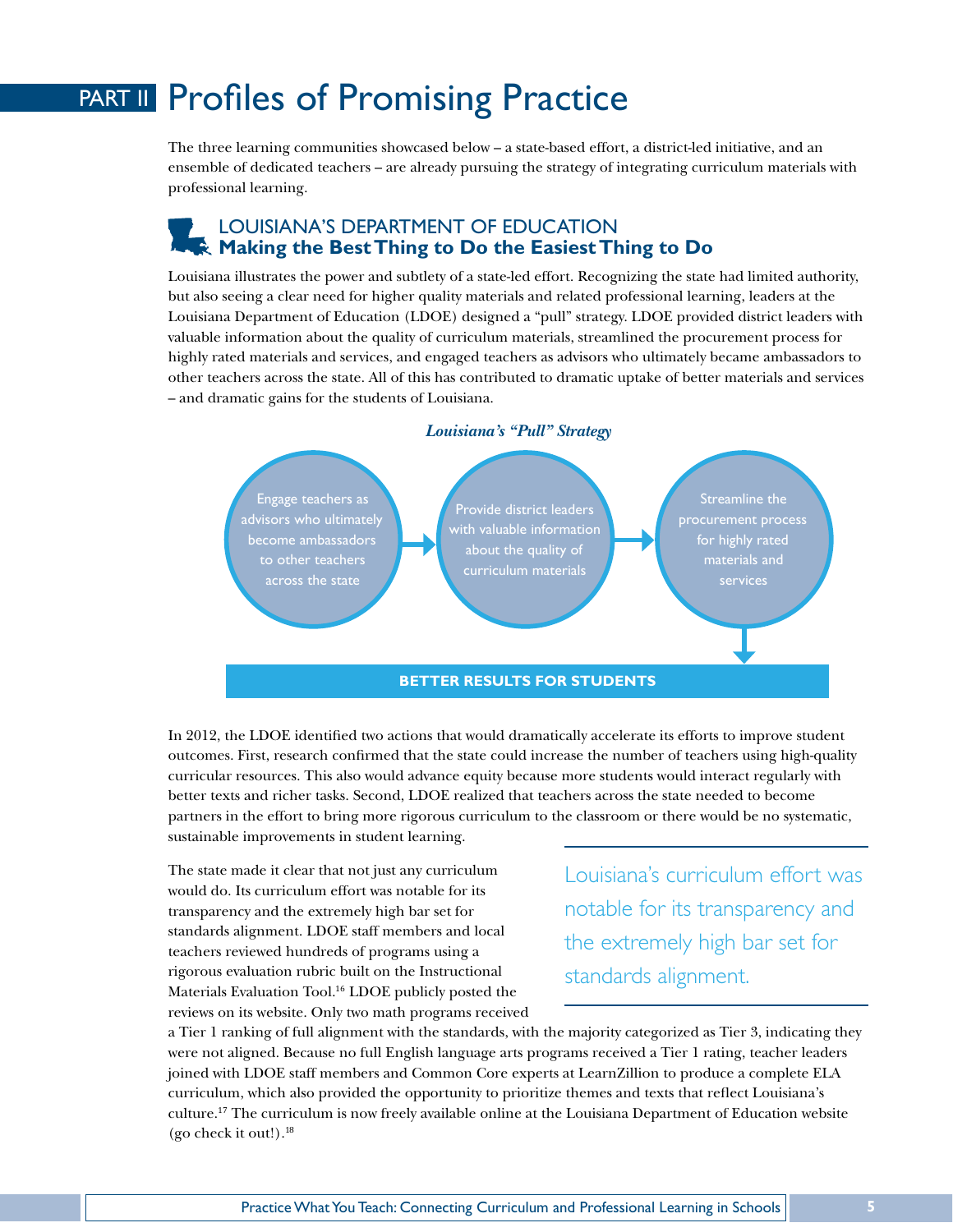LDOE also made Tier 1-rated curriculum materials attractive by removing logistical and administrative barriers that might have prevented districts from purchasing them. The agency signed statewide contracts with vendors whose materials received the highest ratings. This circumvented the need for districts to go through time-consuming local procurement processes that often make considerations like cost or administrative burden the determining factor rather than quality.

State officials at the LDOE recognized that simply making high-quality curriculum available was not enough to ensure high-quality educational experiences for students. So LDOE convened approximately 50 teacher leaders from across the state to experience firsthand the quality of the Tier 1 materials, based on a belief that personal experience would lead these teachers to demand the best when they returned to their districts, which is what happened.

Something else happened as well. Word quickly spread about the value of LDOE's materials and training, leading to a groundswell of teachers asking for similar experiences. Inspired by the success with a small group of teacher leaders, LDOE issued a call to districts to send one teacher from every school to statesponsored trainings. From November 2012 to April 2013, the LDOE went from supporting a cadre of 50 teacher leaders to working with 5,000 teacher leaders from across the state through a series of regional and annual summits. LDOE invested in the original corps of teachers to build and deliver training in how to use the highly rated materials to their best advantage.

LDOE staff members also developed a guidebook of professional development providers who really understood what mattered when integrating highquality professional learning with high-quality materials. The initial group of providers were experts on Tier 1 rated curriculum like Great Minds and Eureka math, and understood the state's non-negotiables. Since then, the state has

Word quickly spread about the value of LDOE's materials and training, leading to a groundswell of teachers asking for similar experiences.

expanded the list to about 30 providers (updated annually). LDOE then used its summits to "test drive" the professional development offered by select vendors in front of a committed audience. This in turn made district personnel smarter about whom to hire.

To further facilitate the uptake of high-quality professional learning practices, LDOE negotiated with highly rated professional development providers in a process similar to that used with the publishers of highquality materials, making it easier for districts to procure services that were specifically aligned to Tier 1 curriculum. Districts appreciated the vetting that went into this process, while they retained choice over how to implement professional learning that best fits their local situation.

Rapides Parish School District is an illuminating example. For an urban district of nearly 50 schools and close to 25,000 students, shifting to a standards-based math curriculum was no easy task. But the district didn't have to go at it alone: district leaders found the curriculum ratings provided by the LDOE intuitive and easy to use, sparing them the burden of evaluating numerous programs on their own. Discovering the pre-existing state contracts with vendors was another boon, which allowed the district to acquire and implement a new math curriculum much faster than previously.

But the benefits of the LDOE effort for Rapides Parish didn't end there. The LDOE helped the district facilitate professional learning for teachers before every instructional module. The day-long training teachers received made the standards-based curriculum both relevant and immediately applicable. Teachers saw its value and gained a more sophisticated understanding of what teaching the Louisiana standards looked like in action. In its materials, the state included procedures for developing and demonstrating sample lessons, a facet teachers singled out as especially valuable. The district superintendent concluded that the collaborative approach with the state significantly improved the instructional practice of district teachers and ensured that all students were given access to high-quality educational experiences.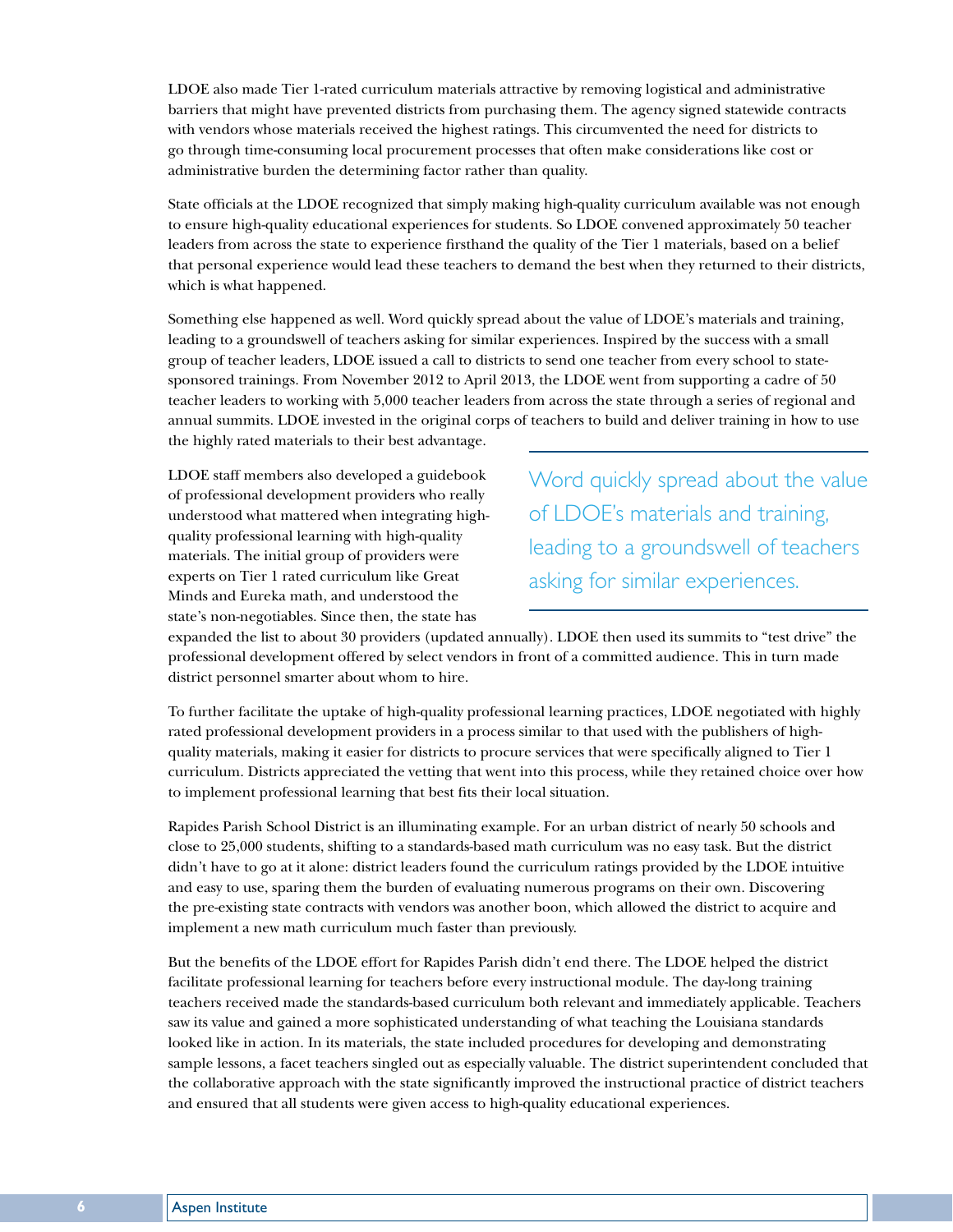Feedback from the trainings facilitated by the LDOE is overwhelmingly positive: 85 percent to 90 percent of attendees feel what they are learning applies directly to what they need to teach in the classroom. According to the RAND Corporation, many more Louisiana teachers are using materials judged to be aligned with

the Common Core standards than teachers in other states, and Louisiana teachers far outpace teachers in other states in understanding the instructional shifts the standards expect.<sup>19</sup> Louisiana also is seeing impressive gains in student achievement, including greater gains in NAEP 4th grade reading scores in 2015 than any other state; Louisiana also had the biggest gain of any mandatory ACT state that year.<sup>20</sup>

Because of the long tradition of local control in Louisiana, the role the LDOE adopted in Rapides Parish and elsewhere is a supporting one. LDOE exerts no control over what districts choose to do; By making the highest quality route the easiest route, and serving as a helpful support to districts, LDOE is seen as a credible partner in the effort to improve teachers' professional learning.

there is no quid pro quo expected in exchange for accepting the training and other guidance offered by the state. But by making the highest quality route also the easiest route, and serving as a helpful support to districts as they tackle this hard work, LDOE is seen as a credible partner in the effort to improve teachers' professional learning. The success the state has enjoyed stems in no small part from its willingness to accept the role of facilitator instead of director.

As a result, there has been very little pushback on the part of teachers, although deep and sustained improvements in teacher practice are still a work in progress.

Louisiana has embraced a clear and unambiguous philosophy summed up by a member of the LDOE: "Make the best stuff the easiest stuff for teachers to use, and they will come, learn, and go back to their home districts and train."

#### DISTRICT OF COLUMBIA PUBLIC SCHOOLS **LEAP Into School-based Professional Learning**

Several years ago, the District of Columbia Public Schools (DCPS) had reached a crossroads. Leaders there had spent years getting basic operations right, attracting and retaining great talent, holding educators accountable for results, and boosting pay for top performers. DCPS was the fastest-improving urban district based on NAEP scores, yet leaders knew that despite this remarkable progress, they had a long way to go for students — and that "more of the same" would not meet the challenge. This is the story of how a district-led effort is transforming professional learning by providing teachers with great teaching materials and the time and training to develop expertise in using those materials.

In 2011, DCPS began working with its teachers to build "Cornerstones," a set of 260 rich, rigorous tasks and related instructional materials embedded in the district's scope and sequence across all core content areas.21 Cornerstones allowed DCPS to ensure all students engaged with rich, standards-aligned work at least once in each subject every quarter, and it signaled the level of rigor DCPS expected throughout the curriculum. In addition, Cornerstones created a context for common professional learning experiences that both prepared teachers for standards-aligned instruction and leveraged student work products as teaching tools for teachers. What started as a series of loose units of study grew by 2015 into a solid knowledge-based humanities curriculum centered on authentic, interconnected texts and tasks in every grade.

Requiring all teachers to use the same curriculum they helped develop was a revolutionary step. Because so many students needed to accelerate learning, DCPS saw the curriculum and embedded tasks as one important way to ensure a baseline of rigorous instruction. This was only a first step, however; DCPS knew that curriculum change was necessary but not sufficient for improving student learning. Formal and informal classroom observations showed that the most prevalent instructional model was teachers dispensing knowledge akin to a tennis volley (teacher hits, students respond, teacher hits, etc.); in contrast, college- and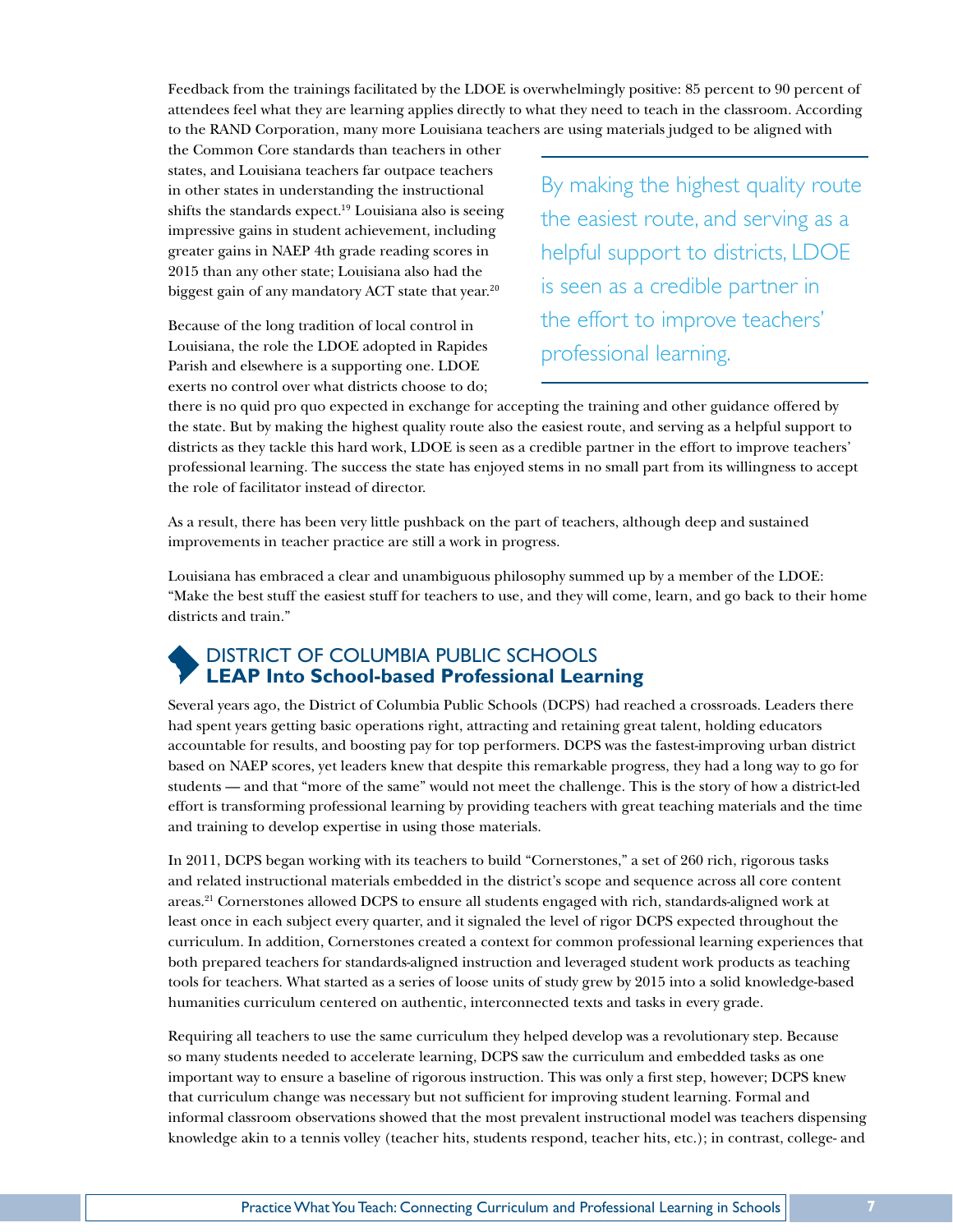career-ready instruction demands more active engagement and interaction among students. DCPS decided to tackle this issue head-on through an overarching, districtwide goal: to provide teachers with the time and support to become experts in teaching the new high-quality curriculum DCPS had adopted.

At the same time the curriculum work was maturing, DCPS was investing in teacher leadership as part of its human capital strategy. With the help of Leading Educators, a non-profit focused on developing teacher leaders, DCPS began recruiting and training teacher leaders with the goal of retaining more highly effective teachers.<sup>22</sup>

In 2015, DCPS first connected curriculum development to professional learning, explicitly linking *what* was taught with *how* it was taught. Dipping its toe into the water of a district-centered professional learning system provided DCPS with the confidence to move forward even more boldly the next year by embedding the training within

DCPS's goal is to become known as the district where teachers learn to become experts at their craft.

each school. DCPS launched LEAP (**Le**arning Together to **A**dvance our **P**ractice), and succinctly articulated the goal in the district's handbook: "Our hope is that LEAP helps us become known as the district where you learn to become an expert at your craft." Teacher leaders, whose ranks had been growing in DCPS, became a critical resource in this work.



The professional learning embedded in LEAP is based on a *weekly* learning cycle and reflects a lesson study approach. The three-part cycle involves a small-group seminar, individual observation, and a coaching debrief. A LEAP team leader – a content-specific teacher leader, coach, or school administrator who has release time to work with teachers to improve their instructional practice – leads the weekly 90-minute LEAP seminar. LEAP teams are contentspecific and, as much as possible, grade-specific, to deepen content knowledge and hone teaching practices in the precise context in which they will be applied.<sup>23</sup>

Because seminars are designed to be practice-forward, teachers spend the next week implementing in their classrooms what they learned in the seminar the week before. For example, one week a seminar might focus on the concept of fluency practice. During the seminar, teachers learn about the research base and rationale for different strategies and then practice the strategies prior

to trying them out the following week with their students. In math, to expertly implement the curriculum, many teachers need to deepen their content knowledge: they need deep comprehension of *why* a math algorithm works in a certain way and *how* to recognize common misunderstandings that lead to student mistakes. Teachers follow up by bringing student work to weekly seminars to collaboratively assess student progress and to strategize about how to address learning gaps in future assignments.

While teachers use what they practiced in the prior week's seminar, the LEAP team leader conducts a 15-minute classroom observation, which represents the second part of the LEAP cycle.<sup>24</sup> The observation is intentionally brief because it is non-evaluative and entirely growth oriented, allowing the focus to stay solely on the translation of professional learning into classroom practice.25

The final part of the weekly cycle is the 45-minute debrief of the observation. The LEAP team leader meets with the teacher to review what was observed during the classroom visit. Together they identify observable growth in instruction relative to what was learned in the seminar. The team leader and the teacher also identify areas of practice that need further development, which helps both the individual teacher improve and the team leader plan subsequent seminar topics.

Team leaders in each school are the linchpin of the weekly learning cycle and of building a trusting, respectful learning culture among teachers. Before they begin their role, team leaders attend a two-week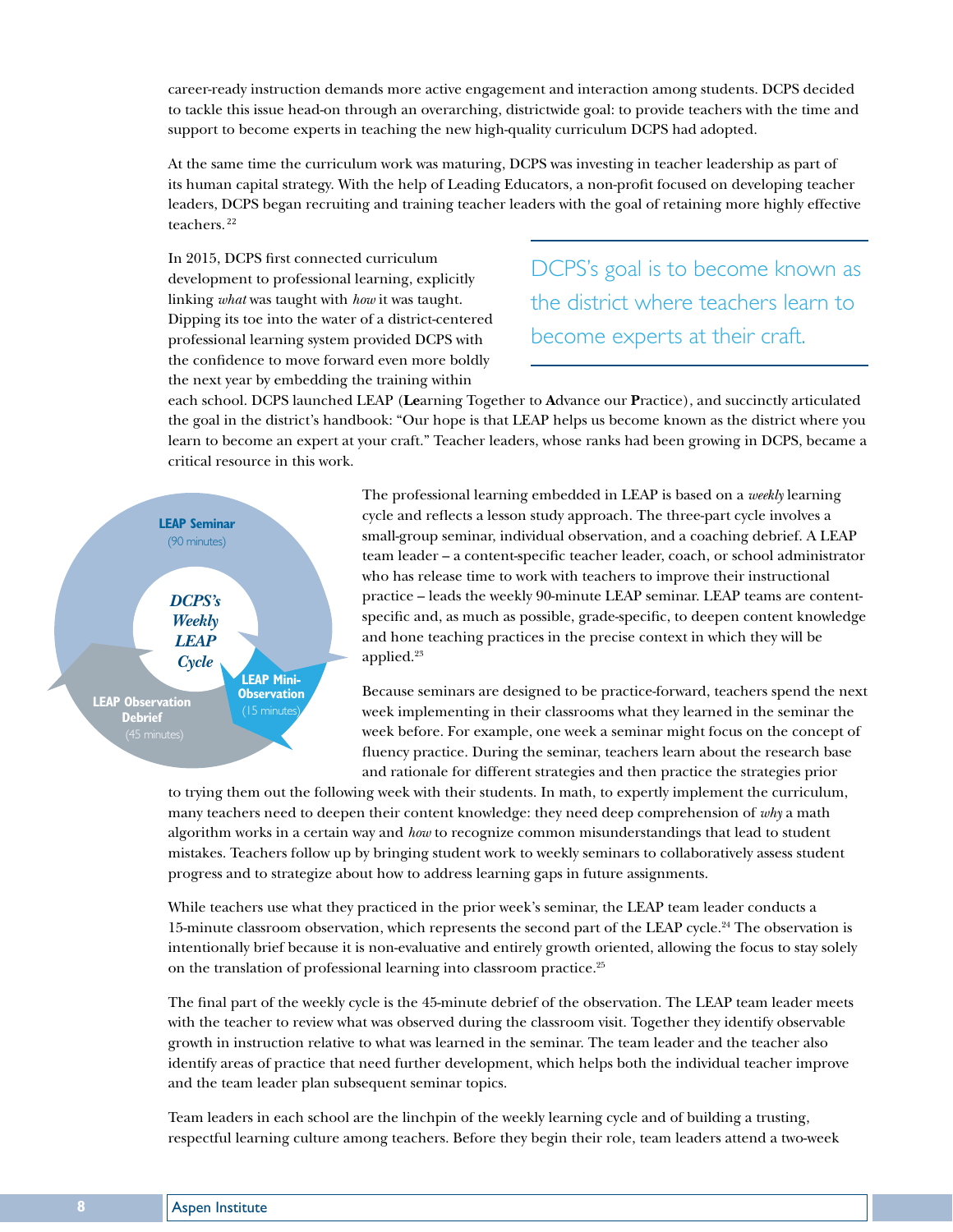intensive summer training where they learn about adult learning theory and the design of the weekly LEAP cycle; they also receive content-specific training. Team leaders practice what to look for during observations

and learn how to tailor professional learning seminars to fit the needs of the individual teachers with whom they work. The summer intensive session also provides team leaders time to adapt the LEAP weekly cycle to the context of their individual schools. During the year, team leaders receive weekly seminar plans and content resources to help guide the professional learning of their teams.

Team leaders in each school are the linchpin of the weekly learning cycle and of building a trusting, respectful learning culture among teachers.

Implementing LEAP required significant resource reallocation and role redefinition. Master educator positions, part of DCPS's vaunted IMPACT teacher evaluation system, were eliminated so those resources could be redirected into developing content-specific LEAP team leaders. Additional support inside the school comes from assistant principals, who are expected to have a content-area focus and to serve as LEAP team leaders. The district shifted central office teams to steer and support the LEAP process, and Leading Educators, which helped design the teacher-leader initiative, supports central office leaders in creating content-rich, curriculum-centered professional learning and leadership development experiences for the LEAP team leads.

As with any reform, DCPS made trade-offs and accepted certain risks. Requiring that every school implement LEAP across the district in one fell swoop invited pushback and surface-level compliance from some school staff. But district leaders felt that equity demanded the acceleration of efforts to ensure that all students across the district have the same high-quality learning experiences via consistent lessons. While the district maintains a tight hold on the focus of the weekly seminars, it gives teachers a big say in *how* LEAP is carried out in their school. As district administrator Jennifer Jump observed, "We are having many more authentic conversations around the work, and it is a beautiful sight to see. Instead of conversations about how many lunches are needed, spontaneous conversations are popping up in the corridors, between classes, and after school about this text or about how a teacher is getting such a high level of writing from her students."

#### TEACHING LAB IN WEST VIRGINIA **Grassroots Take Hold in the Mountain State**

Like most states, West Virginia raised expectations for student learning dramatically when it recently adopted the West Virginia College and Career Readiness Standards. But related guidance, expert support, and aligned materials were still in short supply when a group of West Virginia teachers took their own initiative in the spring of 2014.

Professional developers from the Regional Education Service Agency (RESA 3) had tried to support teachers in making the instructional shifts required by the standards. "Even with all the curricular materials, administrator support and instructional coaching, teachers struggled to enact new instructional strategies," observed professional developer Mandy Flora, and "it was clear mass PD sessions with minimal follow-up were not going to change classroom instruction."

A group of inspired and determined teachers took control and launched professional learning on their own, with minimal but important external supports. Through professional development with RESA 3, several West Virginia teachers learned about grassroots initiatives taking hold in other states, where teams of teachers were developing and adapting rich tasks and accompanying instructional units, trying them out, and then bringing back examples of student work to the group to reflect on ideas for improving the next stage of instruction.

When the West Virginia teachers heard that a leader of this collaborative inquiry process was going to be supporting teams of teachers in Washington, D.C., they jumped at the chance to experience it themselves. After convincing the state education agency to reimburse them for a rental car, these teachers hit the road.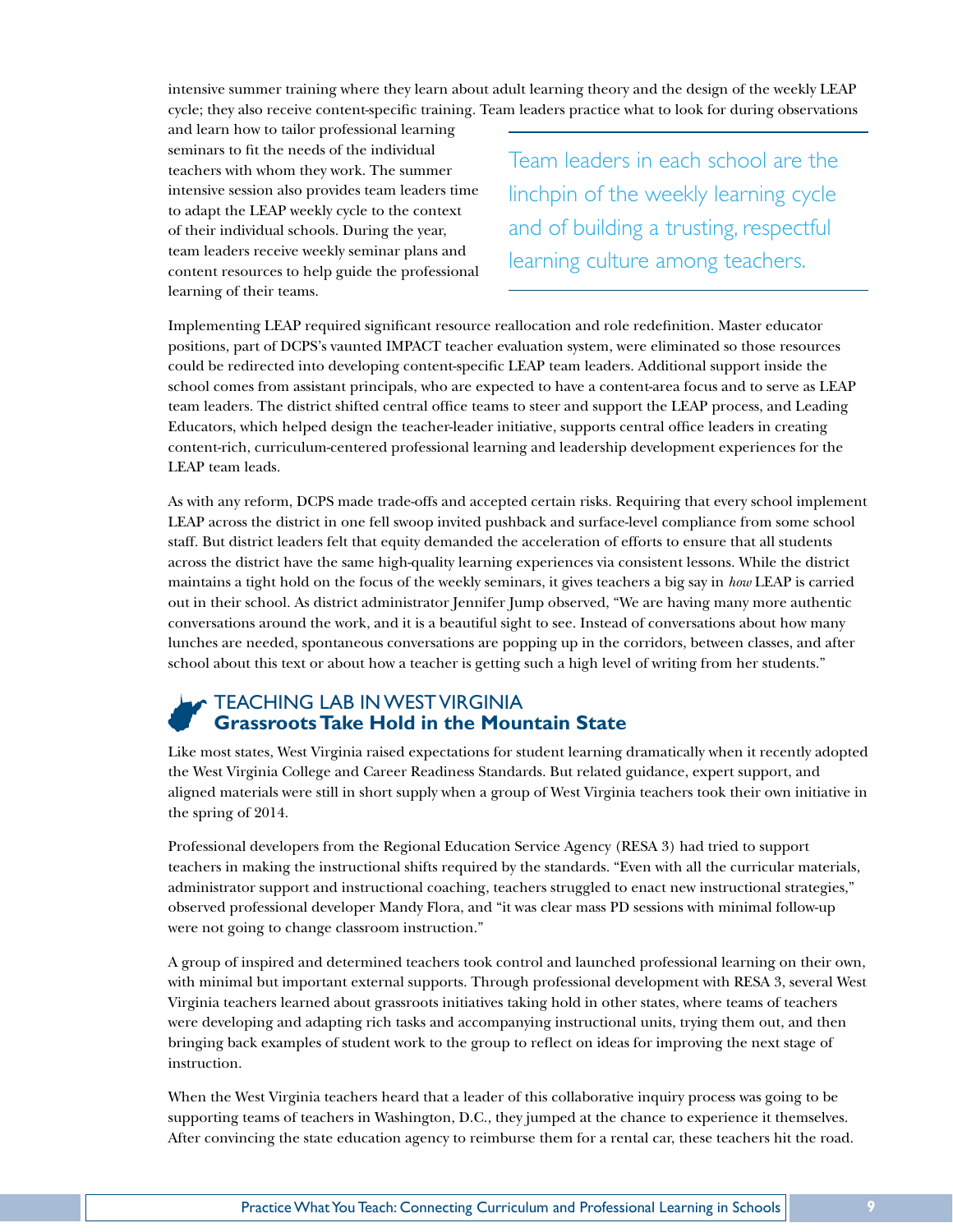In the fall of 2014, Mandy and four teachers from three schools in three different districts drove back and forth to DC twice to participate in collaborative analysis and inquiry cycles, which were modeled on the Core Task Project launched in Washoe County, Nevada.<sup>26</sup>

In spring 2015, these teachers brought inquiry cycles to life in their own schools under the name West Virginia Teaching Lab. With support from the state's chief academic officer, the regional support office hosted teams of teachers three times – in March, April, and May – to facilitate collaborative inquiry and improvement discussions. Supported by experts from the nonprofit Student Achievement Partners (SAP), the teachers who had gone to DC learned how to recruit other teachers using community organizing strategies, drawing together a coalition of the willing to do deep work on aligning instruction to the standards.

These same SAP experts helped the West Virginia Teaching Lab teachers select and adapt high-quality content; shared resources and models for conducting inquiry cycles in schools; and assisted in planning and facilitating the initial inquiry cycles. Silas Kulkarni, one of the experts from SAP, recognized that a little help could go a long way: "There are a lot of teachers, especially in remote places, who don't have much access to formal support, but who have lots of talent, drive, and initiative. Highly curated content and facilitation support can take their work to the next level." Teaching Lab, a new non-profit that Kulkarni helped cofound, aims to replicate the West Virginia Teaching Labs by providing similar support to teachers across the country (disclosure: the two authors of this report serve on the board of Teaching Lab).<sup>27</sup>

Resource and logistical constraints, especially in rural areas, meant teachers often did not have release time for these efforts; some teachers were able to focus professional learning communities in their schools on conducting inquiry cycles, while other teachers pursued this work on personal time in the evening or on weekends, with modest stipends from RESA 3. Typically, a monthly inquiry cycle included a half-day group meeting to study new content, three to four weeks to teach the content to students and collect evidence of their learning, and then a second half-day to analyze student work and reflect on the success of the lesson. The collaborative learning felt so energizing and meaningful that the teachers made the time to work together — and their enthusiasm kept attracting new teachers.

| Week 1 | Half-day group meeting<br>to study new content |                                                 |                                             |  |                                                                                 |
|--------|------------------------------------------------|-------------------------------------------------|---------------------------------------------|--|---------------------------------------------------------------------------------|
| Week 2 |                                                |                                                 | Three to four weeks to teach the content to |  |                                                                                 |
| Week 3 |                                                | students and collect evidence of their learning |                                             |  |                                                                                 |
| Week 4 |                                                |                                                 |                                             |  | Half-day to analyze student<br>work and reflect on the<br>success of the lesson |

#### *West Virginia's Monthly Inquiry Cycle*

Curriculum choices were *not* consistent across these districts or schools and misaligned materials were still prevalent in the field, with many districts awaiting new adoption cycles. To address this challenge, teachers identified exemplar lessons or resources to try out in common that undergirded their professional community. Teachers supplemented the curriculum they were assigned to use with open educational resources from some of the most prominent sources of standards-aligned materials, such as Achieve the Core and the Basal Alignment Project, and put these materials at the center of their collaborative inquiry work.<sup>28</sup>

Once teachers had selected exemplars from the open educational resources available, they studied them, planned instruction, and then practiced with peers before implementing in their classrooms. The teachers came back to each work session with student work samples to trade and analyze, and then planned what to do next. This teacher-led, collaborative, and non-evaluative approach created dramatically higher trust and ownership among teachers. In the words of one participant, "Instead of 'do this because you have to' it was 'do this and see what you think.'"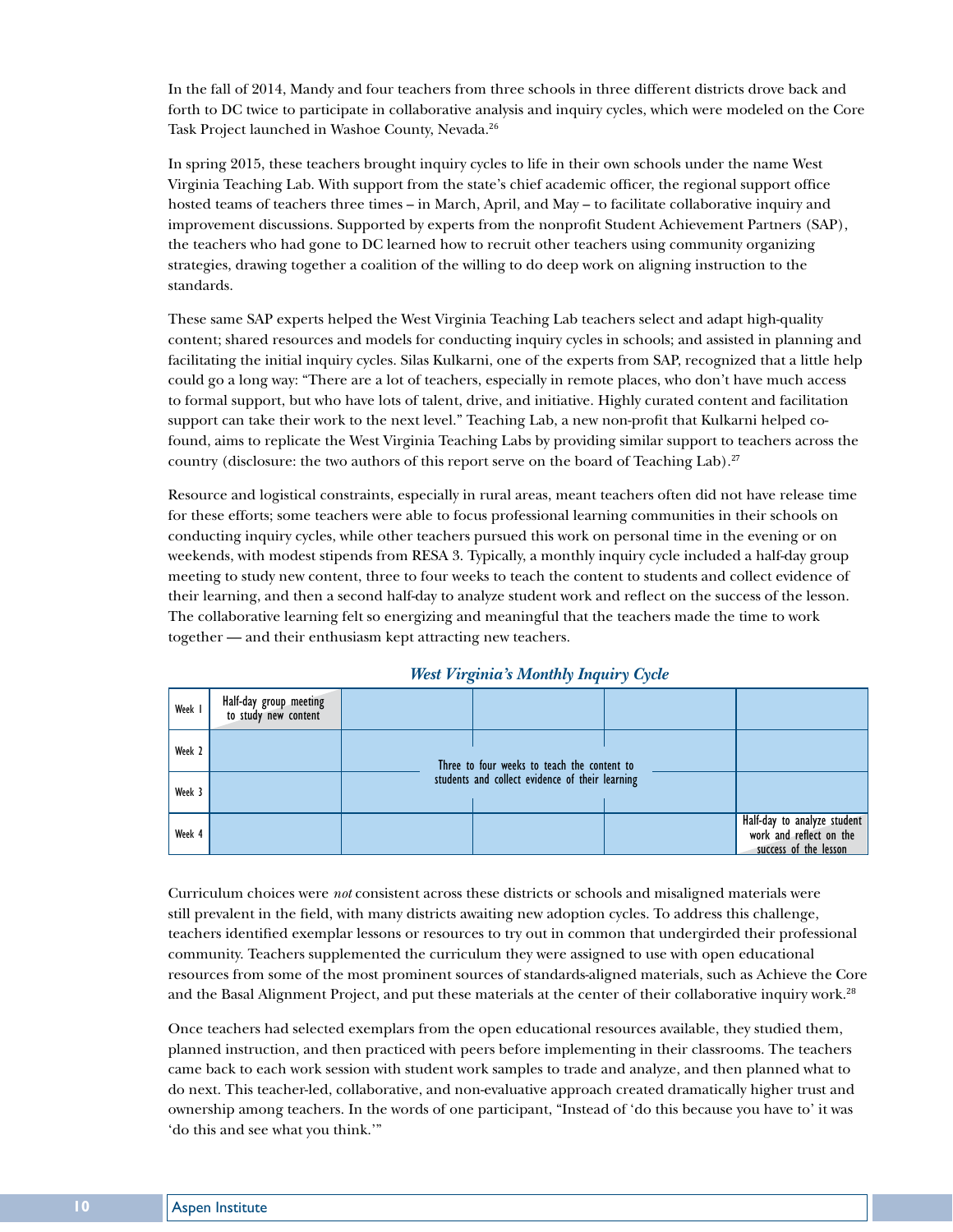This deeper buy-in led to organic growth of the groups, with new West Virginia Teaching Labs springing up in different locations and subjects, sometimes led by former participants from previous labs. From a core group of four teachers and a regional coach, there are now approximately 100 teachers engaged in the process from at least six school districts across West Virginia, supported with small regional and state grants and technical assistance.

The inquiry cycles and professional conversations these West Virginia teachers have undertaken through their Teaching Labs are at the heart of improving teaching and learning at scale. It might be messy and imprecise, especially as teachers try to develop a shared vision for instruction and student learning outcomes that genuinely reflect the aspiration of the standards. But as one RESA 3 facilitator reasoned, this is an example where "you have to go slow to go fast." At the end of the day, classrooms won't reflect the profound rigor of college- and career-ready standards if teachers don't have a deep understanding of the standards themselves.

The inquiry cycles and professional conversations these West Virginia teachers have undertaken through their Teaching Labs are at the heart of improving teaching and learning at scale.

Policymakers are taking note of the grassroots enthusiasm and success of this work. The West Virginia Board of

Education has embraced Learning Forward's professional learning standards and has set the goal of all schools becoming "Learning Schools" over five years. Regional support agencies (RESAs) were directed to support schools and districts in their efforts to more closely align professional learning to these standards. The state is supporting and studying schools at the vanguard of this effort, dubbed "Catalyst Schools," to share their lessons with others.

As a matter of policy, West Virginia's education leaders have signaled that transforming teachers' and principals' professional learning is a priority. All of this paved the way for RESA 3 to allocate resources to local Teaching Labs; now this example is being shared with teachers around the state.

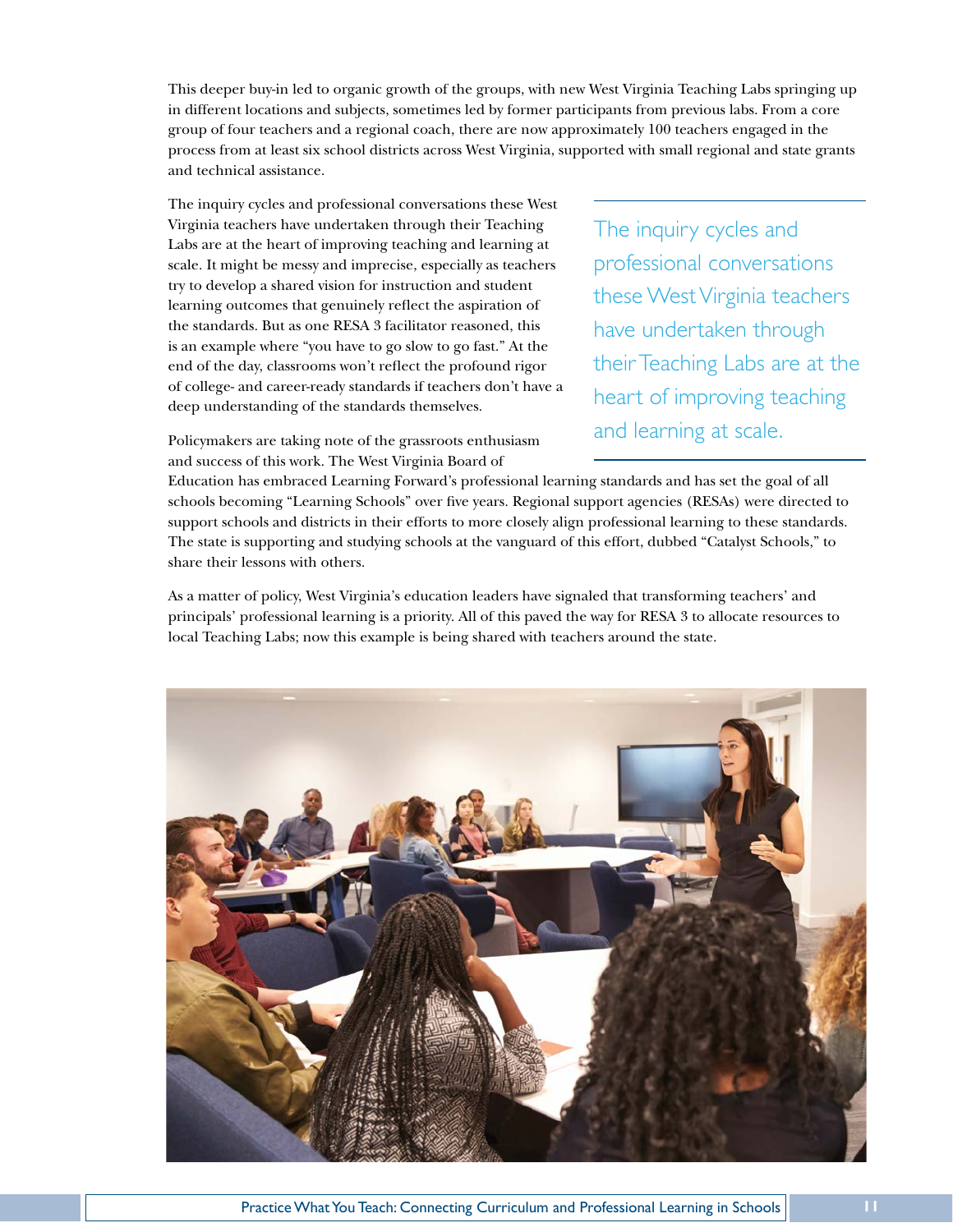# PART III Key Takeaways and Recommendations for System Leaders

#### **1. Curriculum quality matters** *a lot***.**

Professional learning cannot live up to its potential unless it's rooted in the content teachers teach in their classrooms. Similarly, the resulting professional learning won't be excellent unless the underlying instructional materials are excellent. System leaders who want to foster effective and relevant professional learning using instructional materials should focus in the first instance on making sure the instructional materials reflect the full aspiration of college and career readiness.<sup>29</sup> It's the professional learning equivalent of "you are what you eat."

Curriculum and associated tasks and assessments signal the performance level expected of students, which becomes the starting place for identifying teachers' learning needs. High-quality curriculum is an essential baseline for equity because it ensures *all* students engage with quality text and intellectually demanding tasks. In addition to scrutinizing standards alignment, an inquiry into quality also should examine other attributes, including whether (1) the materials reflect a diversity of students' cultures and lived experiences; (2) the curriculum embeds rich culminating tasks and other quality assessments;and (3) the materials anticipate and address the learning needs teachers will have in trying to enact the curriculum (anticipating and addressing teachers' learning needs sometimes is referred to as a curriculum's "educative features").<sup>30</sup>

There is a lot of inertia in keeping curriculum materials already in use, including the comfort of the familiar and the relationships and embedded supports provided by publishers. Switching to materials with greater alignment to standards takes some or all of the following: technical knowledge regarding standards alignment, leadership and tenacity in the *process* of selecting materials, and political will. No one needs to start at square one anymore: For example, the evaluation work of Louisiana and EdReports can be used as guides.<sup>31</sup> Both used rigorous rubrics that measure alignment and usability; engaged and trained teams of expert teachers to review and rate popular options; and posted the results online for free. Moreover, additional high-quality curriculum are being made available all the time. These include open educational resources, which have the added benefit of engaging stakeholder communities and providing opportunities for continuous improvement, rather than waiting years for publication and adoption cycles to run their course.

#### **2. Content-specific inquiry cycles improve practice.**

Teaching is intellectually demanding, adaptive work. The learning that improves practice must anchor in the context of teachers' ongoing work (hence the connection to curriculum).<sup>32</sup> And teachers must be able to apply their learning; study how it worked for their students; bring back questions and suggestions to the group; and then repeat the cycle of learning, application, and reflection. The work in DCPS and in the Teaching Labs in West Virginia exemplify this approach. These practices were adapted from lesson study, which is prevalent in Japan (and similar practices exist in high-performing education systems all over the world $).$ <sup>33</sup>

Community accountability means every member of the team works to strengthen their practice and brings examples of student work and their own reflections back to the group. Experiencing new teaching methods with students, assessing their learning progress, and then thinking about what students will benefit from next is the *sine qua non* of professional learning: the whole point of this work. Ensuring protocols for using collaborative time effectively will make it more likely that teachers can spend precious time – the most scarce resource in schools – to focus on the work only they can do, which is to craft and facilitate meaningful learning experiences for their students.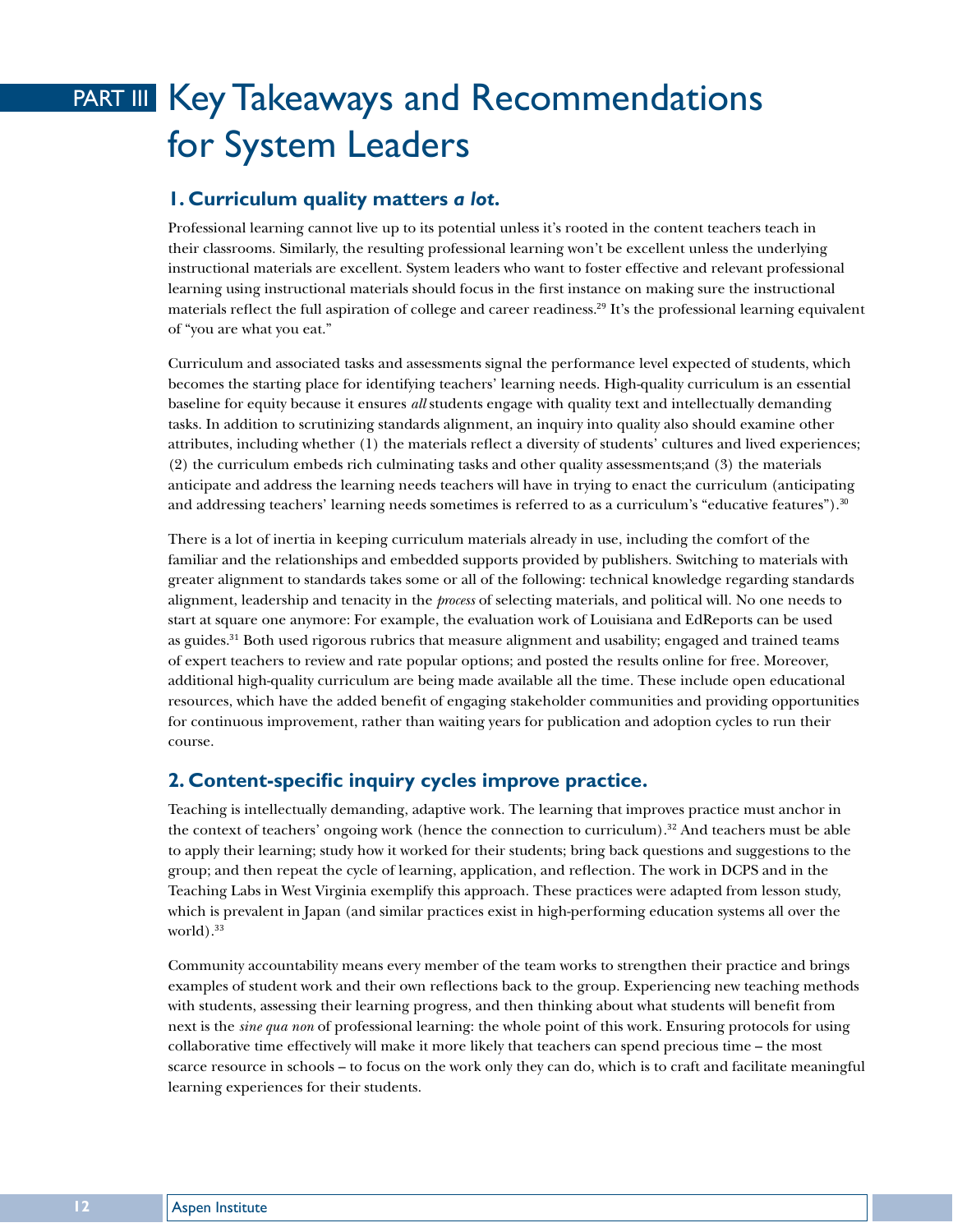#### **3. Culture eats structure for lunch.**

Professional learning that changes practice relies on teachers' active participation and willingness to be vulnerable and to take the stance of a learner. As education researcher Anthony S. Bryk stated in his study of improvement efforts, positive change depends on the "good will and engagement of the people whose work is the subject of change."<sup>34</sup> Uniting efforts to improve curriculum quality with efforts to improve professional learning is unassailably a good idea, but if teachers experience it as a top-down compliance mandate or are preoccupied with accountability from the outset, positive change can be undermined and progress stunted.

Creating a culture that embraces adult learning in service of student learning requires attending to teachers' hearts as well as their minds. Researcher Carrie Leana cites the failure to invest in "teacher collaborations that strengthen skills, competence, and a school's overall social capital" as the missing link in improvement efforts. She followed more than 1,000 elementary teachers across New York City and found that when teachers engaged in frequent peer-to-peer conversations centered on the complex task of instructing students in mathematics, increases in student achievement resulted – and *gains were highest when collaborations*  led to feelings of trust and closeness among staff.<sup>35</sup>

The effects of stronger collaborative culture in schools are powerful: according to the same study, "If a teacher's social capital was just one standard deviation higher than the average, her students' math scores increased by 5.7 percent." It is worth noting that previously ineffective teachers performed as well as average teachers when they taught in schools with strong social capital.<sup>36</sup>

One way system leaders can improve culture, and thus improve the efficacy of reforms, is to subject their own ideas and practices to the same sort of analysis, feedback, and improvement cycle expected of teachers. Soliciting feedback from teachers and changing system practice as a result models good practice for teachers and shows that everyone is learning and pulling in the same direction. In West Virginia, teacher leaders who guide inquiry cycles meet with district leaders quarterly to give feedback on which policies are enabling or hindering their efforts. In DCPS and Louisiana, system leaders use both surveys and focus groups to gauge how reforms are perceived and enacted, and they use the results to adapt.

#### **4. Teachers need** *time* **to improve instruction.**

To develop expertise, teachers need dedicated time to engage with peers during the school day, week, and year. It takes time to get familiar with instructional materials and the content knowledge they demand, and implementing college- and career-ready standards increases these expectations, including learning new pedagogical approaches.

Researchers report that teachers who participate in substantial professional learning on an annual basis – averaging 49 hours across nine studies – see their students' achievement increase by about 21 percentile points.37 Many high- performing international systems have teachers spending between 10 to 17 hours in the classroom per week, leaving substantial time for professional learning compared with US teachers, who spend around 27 hours in front of students weekly.<sup>38</sup> In the words of Linda Darling Hammond, "Effective professional development is intensive, ongoing, and connected to practice; [it] focuses on the teaching and learning of specific academic content…and builds working relationships among teachers."39

#### **5. Content experts should facilitate professional learning.**

The inquiry cycles described above need to be facilitated by content experts; teachers also need access to this expertise to improve as individual practitioners. This means teacher leaders and other expert practitioners need *additional* dedicated time to learn (i.e., release time or fewer classes and preps). They need opportunities to deepen their content knowledge and pedagogical expertise through access to content experts and collaboration with each other. They also need development as *leaders* so they can facilitate teams, diagnose teachers' needs from observation and student work, and coach teachers to improve their practice.

This additional time might take the form of a teacher on special assignment with or without current teaching responsibilities (a hybrid position) as is the case in Louisiana, or formal in-school teacher-leader roles and administrators with teaching experience and content expertise (as is the case in DCPS). A cross-functional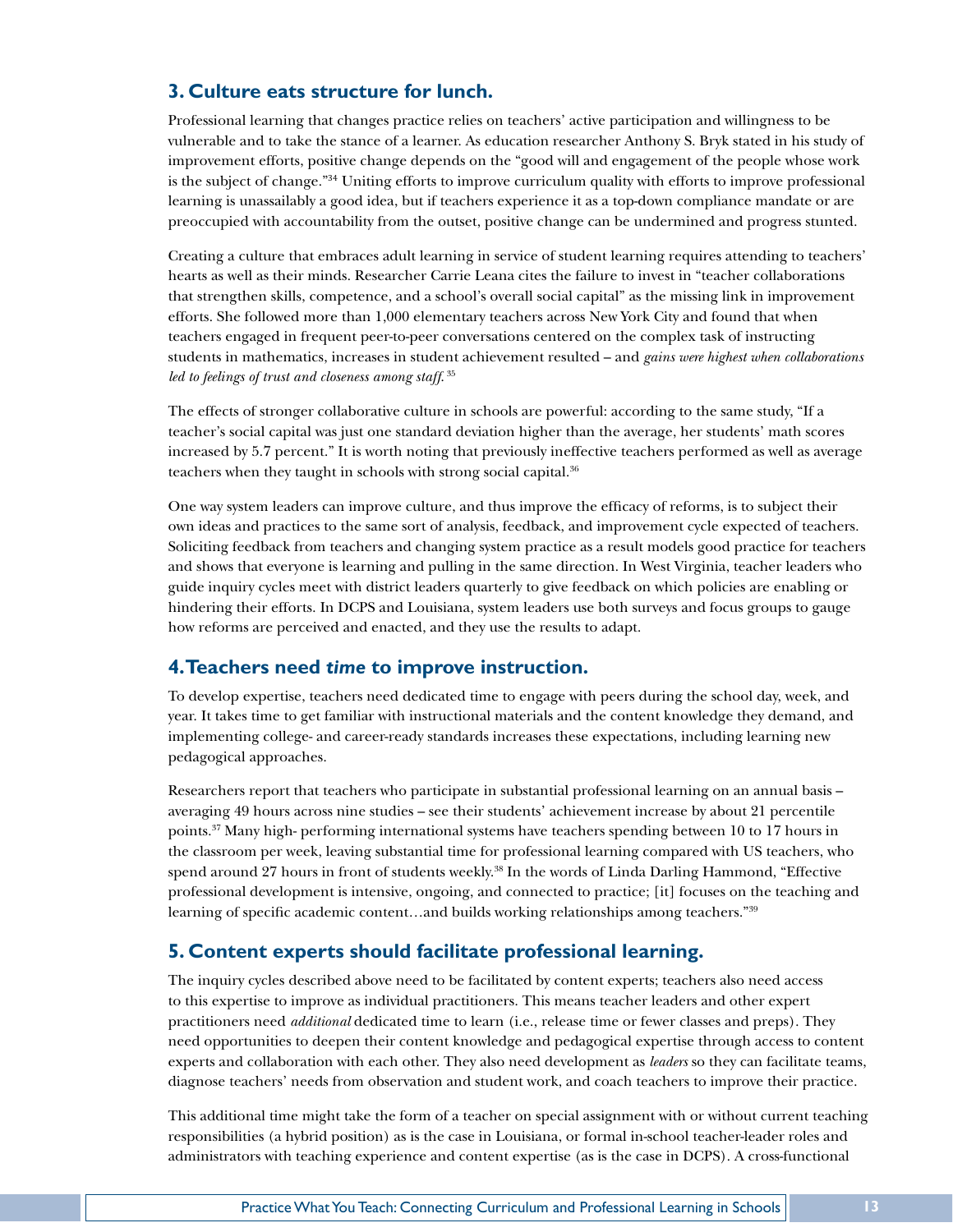leadership team, such as the one that exists within the West Virginia effort, can draw on the talents of multiple individuals as opposed to focusing on one all-encompassing leader.<sup>40</sup> Whatever the configuration, content-specific roles must be designed to cultivate teaching expertise in teachers.

System leaders also should recognize the critical role of *external* expertise. All three of the profiled examples engaged experts who had spent years working across systems to advance the vision of instruction aligned with college- and career-ready standards. There is a growing handful of organizations that have developed expertise in curating high-quality materials, facilitating teachers in exploring the standards, designing and interpreting formative assessments, and using looking-at-student-work protocols to deepen teachers' practice and their ability to advance student learning. System leaders should take advantage of these organizations strategically, augmenting expertise when necessary but always aiming to build capacity within their schools and systems.

#### **6. System leaders have vital roles and responsibilities too.**

The most important professional learning – job-embedded, ongoing, responsive to demonstrated student learning needs – either happens for teachers in schools or it does not happen.41 Because teaching is highly context-specific, schools are the essential unit of change for improving the quality, relevance, and efficacy of professional learning in ways that deepen teaching expertise and improve student learning.42 That said, system leaders have vitally important roles and responsibilities. In particular, equity considerations must be addressed proactively to ensure that schools with higher proportions of low-income students and students of color have the resources, personnel, and support to sponsor high-quality, applied learning experiences within the school community.

While different systems will allow for different levels of autonomy at the school and team levels, some enabling conditions should be guaranteed across schools. For example, schools might have options regarding curriculum, but system leaders should ensure an adequate supply *and use* of high-quality options. Likewise, protected time for teacher learning cannot be compromised; schools may have discretion in how to build schedules and what students are doing while teachers are engaged in learning activities, but every teacher should be part of a team with dedicated time.<sup>43</sup>

Systems have an especially important role in supporting teacher leaders to lead learning among their peers.44 This means creating new roles, developing selection criteria and training for leaders, and ensuring principals embrace a distributed leadership model. The challenge is steep in many places because this aspect of professional advancement has been under-resourced in the United States relative to higher performing systems around the world.<sup>45</sup>

It can be tempting to divide professional learning into top-down or bottom-up approaches, but the three examples profiled indicate these labels are inapt because it takes some of each to achieve the best results. There are trade-offs between a "push" strategy mandating specific activities, which can get to scale quickly but runs the risk of a compliance approach, vs. a "pull" strategy that allows for more organic uptake and ownership but may extend the timeline for full implementation.

System leaders need to know their context and decide what change strategies will be most effective for them. For instance, Louisiana recognized that voluntary adoption of its recommendations was best in its context, while DCPS leaders were building on a track record of system-wide, mandatory implementation of human capital reforms and decided to go to scale more quickly (this also partly reflects the difference between scaling within a district vs. a whole state). The Teaching Labs in West Virginia represent a truly grassroots effort; the next several years will determine whether system leaders can capitalize on this authentic ownership at the local level to spread resources and supports across many more teachers, schools, and districts.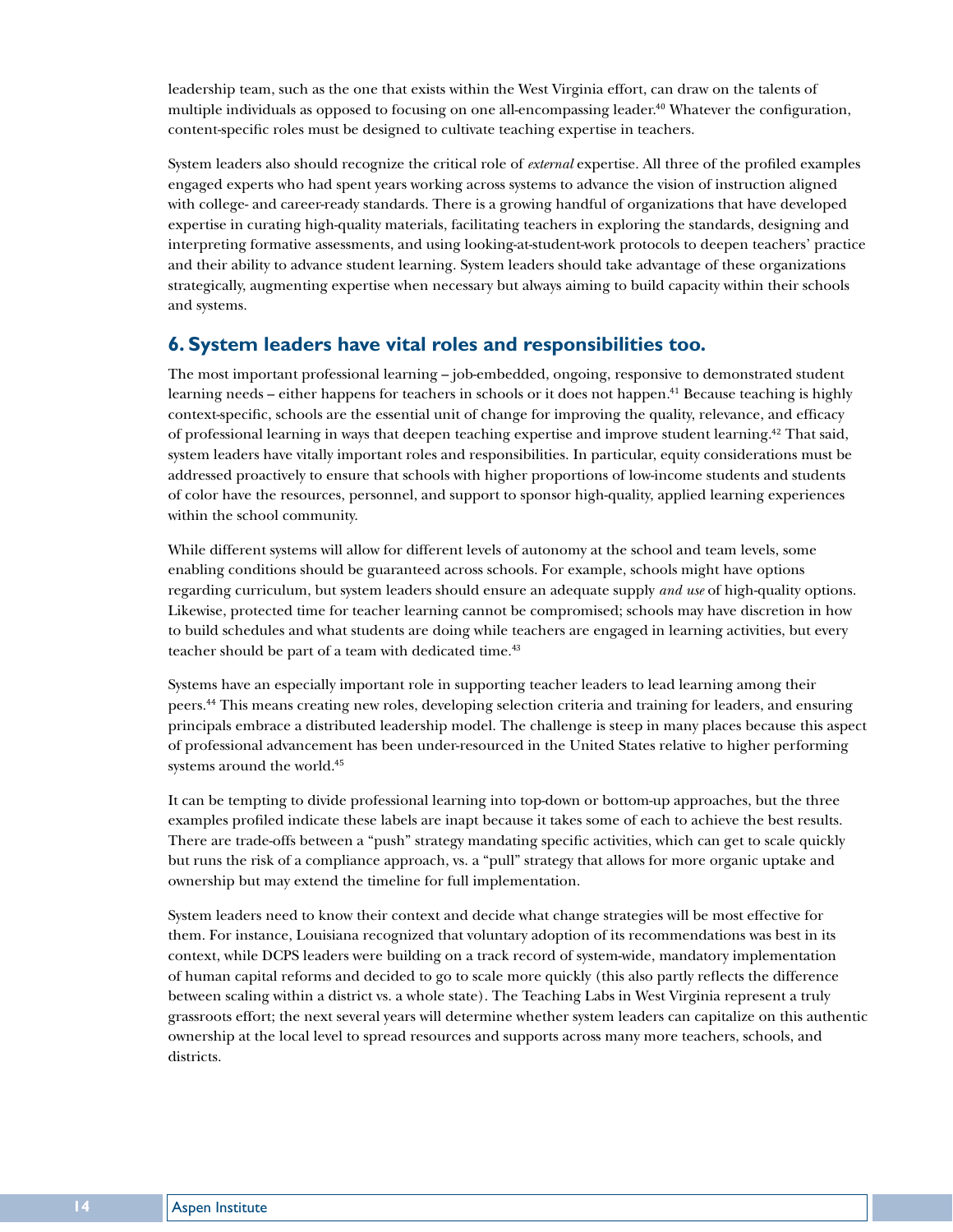# **Conclusion**

For professional learning to be optimally relevant and useful to teachers, it needs to build on the instructional materials teachers use in their classrooms. Separating the work of implementing standardsaligned curriculum from the ongoing professional learning in which teachers engage is not only inefficient but also incoherent; it undermines the success of both. System leaders have a responsibility to intentionally weave these work streams together. By making these two parts of a whole, they can accelerate and deepen progress to the benefit of teachers and their students.

High-quality, standards-aligned curriculum and accompanying student tasks are rich enough to occupy many years of developing teachers' professional expertise. As one teacher put it: "Teachers should not be expected to be the composers of the music as well as the conductors of the orchestra."46 System leaders should respect the artistry and skill required to teach students for deep comprehension, and they should align systems to support teachers in meeting this goal.

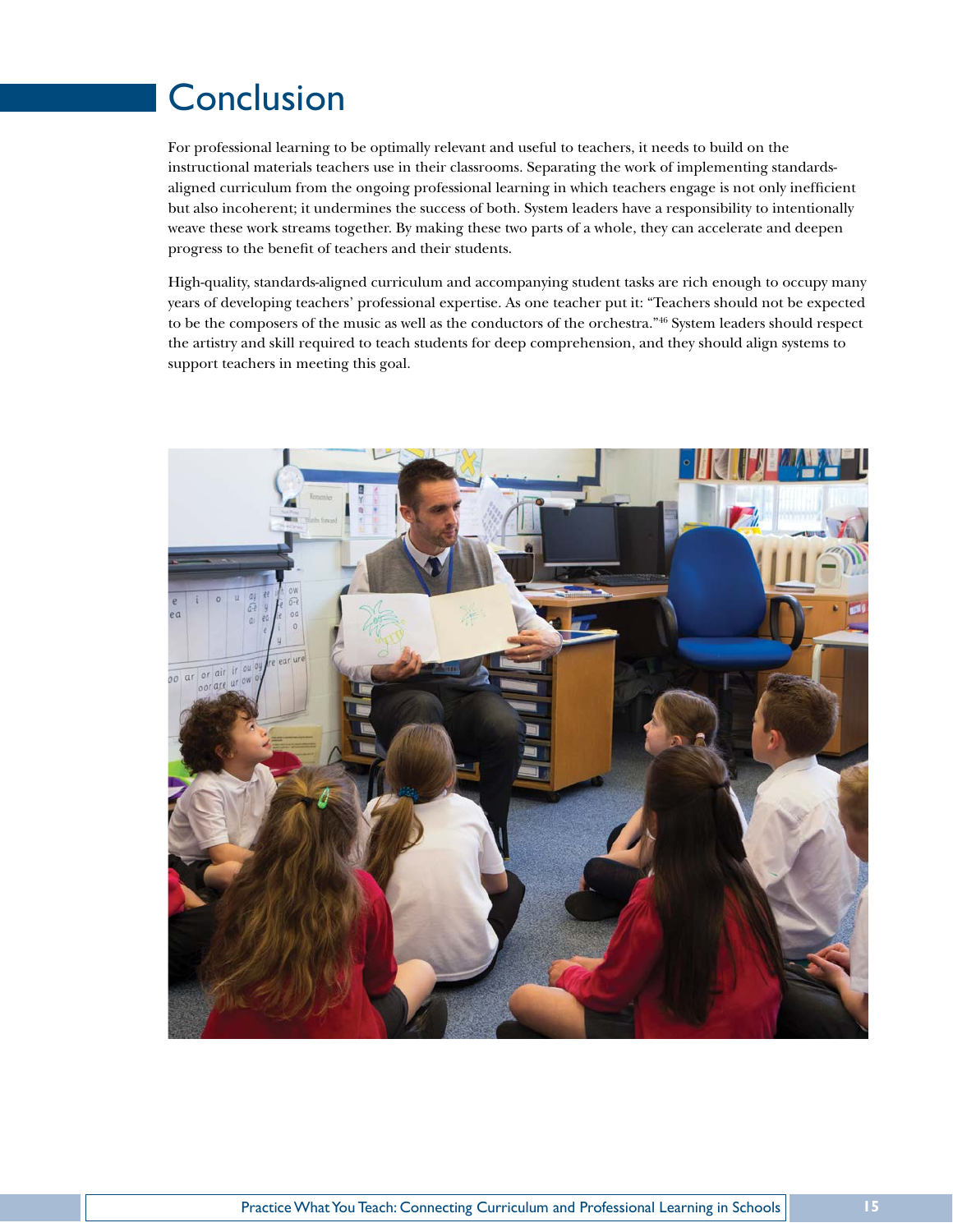# Acknowledgments

The authors extend their gratitude to the practitioners, researchers, and thought partners who provided valuable insights and feedback on this publication. The authors alone are responsible for the recommendations herein and for any inaccuracies or errors.

- **Stephanie Banchero, Senior Program Officer,** The Joyce Foundation
- $\bullet$  Mandy Flora, Staff Development Director, RESA 3, West Virginia Department of Education
- **Ben Jensen, CEO, Learning First**
- Jennifer Jump, Director of Elementary Literacy, District of Columbia Public Schools
- **•** Silas Kulkarni, Co-founder and Executive Director, Teaching Lab
- Lynn Olson, Consultant
- Brian Pick, Chief of Teaching and Learning, District of Columbia Public Schools
- $\bullet$  Mark Sass, Colorado State Policy Director, Teach Plus, and Teacher Leader, Adams 12 Five Star Schools
- Whitney Whealdon, Director of Academic Content, Louisiana Department of Education
- z Judy Wurtzel, Director of Education, Charles and Lynn Schusterman Family Foundation
- $\bullet$  Members of the Aspen Institute Urban Literacy Leadership Network

# About the Authors

**Ross Wiener** is a vice president at the Aspen Institute and executive director of the Education & Society Program. Ross leads a team of educators and analysts in creating rich learning experiences for education leaders and policymakers and creating resources to assist leaders in improving educational outcomes. From 2002 to 2009, Ross was policy director and then vice president for program and policy at The Education Trust. Ross also served for five years as a trial attorney in the U.S. Department of Justice, Civil Rights Division, Educational Opportunities Section.

**Susan Pimentel** is a founding partner of Student Achievement Partners, a nonprofit devoted to accelerating student achievement by supporting effective and innovative implementation of college and career readiness standards. She is also co-founder of StandardsWork, a nonprofit leading the Knowledge Matters campaign. Before her work as lead writer of the Common Core for English Language Arts and Literacy, Susan was a chief architect of the American Diploma Project, which was designed to close the gap between high school demands and postsecondary expectations. Susan served two terms on the National Assessment Governing Board, an independent, bipartisan board that sets policy for the national assessment. She holds a bachelor's degree in early childhood education and a law degree from Cornell University.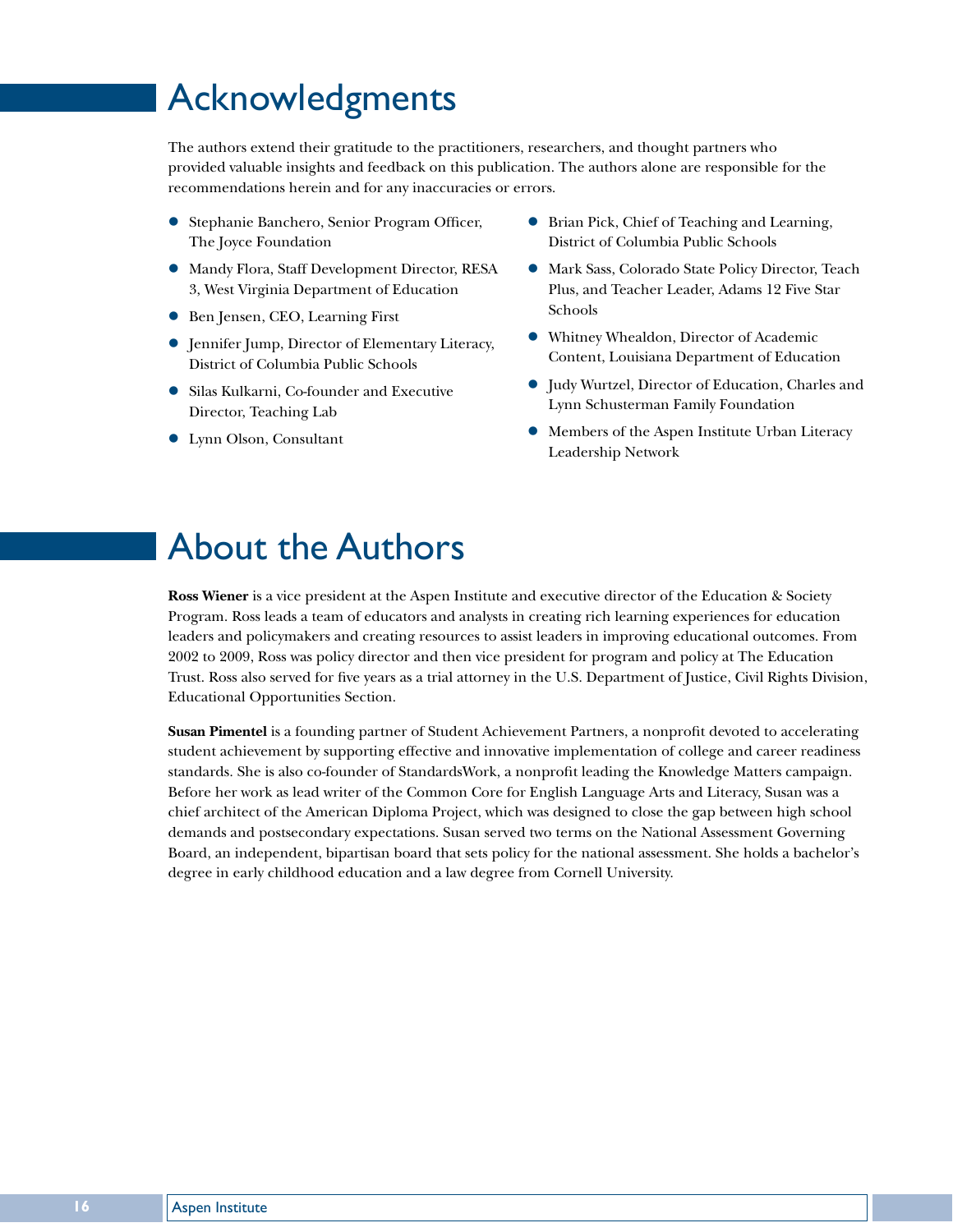# Endnotes

- 1. To review the learning goals for students laid out by the Common Core State Standards, see [http://www.](http://www.corestandards.org/read-the-standards/) [corestandards.org/read-the-standards/.](http://www.corestandards.org/read-the-standards/) To review which states have adopted Common Core and which have adopted a modified version, see [http://www.c-sail.](http://www.c-sail.org/resources/blog/just-how-common-are-standards-common-core-states) [org/resources/blog/just-how-common-are-standards](http://www.c-sail.org/resources/blog/just-how-common-are-standards-common-core-states)[common-core-states](http://www.c-sail.org/resources/blog/just-how-common-are-standards-common-core-states).
- 2. Rosann Tung, "Innovations in Educational Equity for English Language Learners," *Voices in Urban Education*, The Annenberg Institute, 2013, [http://](http://vue.annenberginstitute.org/issues/37/innovations-educational-equity-english-language-learners) [vue.annenberginstitute.org/issues/37/innovations](http://vue.annenberginstitute.org/issues/37/innovations-educational-equity-english-language-learners)[educational-equity-english-language-learners.](http://vue.annenberginstitute.org/issues/37/innovations-educational-equity-english-language-learners)
- 3. For more on how poor and minority students disproportionately receive lower quality teaching than their more affluent peers, see "Teaching Inequality: How Poor and Minority Students are Shortchanged on Teacher Quality," Heather Peske and Kati Haycock, Education Trust, June 2006, [http://edtrust.org/wp](http://edtrust.org/wp-content/uploads/2013/10/TQReportJune2006.pdf)[content/uploads/2013/10/TQReportJune2006.pdf](http://edtrust.org/wp-content/uploads/2013/10/TQReportJune2006.pdf).
- 4. For information on how professional development grounded in curriculum and classroom practice is more likely to increase instructional capacity, see "Professional Development to Support Instructional Improvement: Lessons From Research" (working paper), Alix Gallagher, SRI International, October 2016, [https://www.sri.com/](https://www.sri.com/work/publications/professional-development-support-instructional-improvement-lessons-research) [work/publications/professional-development-support](https://www.sri.com/work/publications/professional-development-support-instructional-improvement-lessons-research)[instructional-improvement-lessons-research.](https://www.sri.com/work/publications/professional-development-support-instructional-improvement-lessons-research)
- 5. Linking professional learning to curriculum is a promising improvement strategy but isn't a silver bullet or a comprehensive agenda for high-quality professional learning. For a broader context, see "Elements of a Professional Learning System," Aspen Institute (forthcoming, 2017).
- 6. For more on how curriculum could enable and enhance professional development, see Deborah Loewenberg Ball and David K. Cohen, "Reform by the Book: What is – or Might Be – the Role of Curriculum Materials in Teacher Learning and Instructional Reform," *Educational Researcher,* Volume 25, Number 9, [http://](http://www-personal.umich.edu/~dkcohen/downloads/CohenReformBytheBook.pdf) [www-personal.umich.edu/~dkcohen/downloads/](http://www-personal.umich.edu/~dkcohen/downloads/CohenReformBytheBook.pdf) [CohenReformBytheBook.pdf.](http://www-personal.umich.edu/~dkcohen/downloads/CohenReformBytheBook.pdf)
- 7. For information on how professional learning incorporates curriculum in British Columbia, Hong Kong, Shanghai, and Singapore, see Ben Jensen, Julie Sonnemann, Katie Roberts-Hull, and Amélie Hunter, "Beyond PD: Teacher Professional Learning in High-Performing Systems," National Center on Education and the Economy, 2016, [http://www.ncee.org/wp-content/](http://www.ncee.org/wp-content/uploads/2015/08/BeyondPDWeb.pdf) [uploads/2015/08/BeyondPDWeb.pdf](http://www.ncee.org/wp-content/uploads/2015/08/BeyondPDWeb.pdf).
- 8. Investment in teacher development in large urban districts can cost \$15,000-\$20,000 per teacher per year. See Karen Hawley Miles, David Rosenberg, and Genevieve Quist Green, "Igniting the Learning Engine: How School Systems Accelerate Teacher Effectiveness and Student Growth through 'Connected Professional Learning,'" Education Resource Strategies, April 2017. For more on how most professional learning doesn't meet teachers' needs, see "Teachers Know Best: Teachers' Views on Professional Development," The Bill & Melinda Gates Foundation, 2014, [http://k12education.](http://k12education.gatesfoundation.org/learning/teacher_views_on_pd/) [gatesfoundation.org/learning/teacher\\_views\\_on\\_pd/,](http://k12education.gatesfoundation.org/learning/teacher_views_on_pd/) and Laurie Calvert, "Moving from compliance to agency:

What teachers need to make professional learning work," Learning Forward and NCTAF, 2016.

- 9. In a randomized experiment, the Center for American Progress found that switching to a better curriculum was almost *40 times* more cost-effective than reducing class size. See Ulrich Boser, Matthew Chingos, and Chelsea Strauss, "The Hidden Value of Curriculum Reform: Do States and Districts Receive the Most Bang for Their Curriculum Buck?" Center for American Progress, October 2015, [https://cdn.americanprogress.](https://cdn.americanprogress.org/wp-content/uploads/2015/10/06111518/CurriculumMatters-report.pdf) [org/wp-content/uploads/2015/10/06111518/](https://cdn.americanprogress.org/wp-content/uploads/2015/10/06111518/CurriculumMatters-report.pdf) [CurriculumMatters-report.pdf.](https://cdn.americanprogress.org/wp-content/uploads/2015/10/06111518/CurriculumMatters-report.pdf) A study by the Brookings Institute showed that choosing a better second-grade mathematics curriculum was *more effective* than replacing an average teacher with an above average one. See Matthew M. Chingos and Grover J. "Russ" Whitehurst, "Choosing Blindly: Instructional Materials, Teacher Effectiveness, and the Common Core," The Brookings Institution, April 2012, [https://www.brookings.edu/](https://www.brookings.edu/research/choosing-blindly-instructional-materials-teacher-effectiveness-and-the-common-core/) [research/choosing-blindly-instructional-materials-teacher](https://www.brookings.edu/research/choosing-blindly-instructional-materials-teacher-effectiveness-and-the-common-core/)[effectiveness-and-the-common-core/](https://www.brookings.edu/research/choosing-blindly-instructional-materials-teacher-effectiveness-and-the-common-core/).
- 10. C. Kirabo Jackson and Alexey Makarin, "Can Online Offthe-Shelf Lessons Improve Student Outcomes? Evidence from a Field Experiment," National Bureau of Economic Research Working Paper, July 2016, [http://www.nber.](http://www.nber.org/papers/w22398) [org/papers/w22398](http://www.nber.org/papers/w22398).
- 11. A 2016 Rand study cites 99 percent of ELA teachers reporting that they developed their own curriculum materials, with the percentages nearly identical in mathematics: V. Darleen Opfer, Julia H. Kaufman, and Lindsey E. Thompson, "Implementation of K-12 State Standards for Mathematics and English Language Arts and Literacy," RAND Corporation, 2016, [https://www.](https://www.rand.org/pubs/research_reports/RR1529-1.html) [rand.org/pubs/research\\_reports/RR1529-1.html](https://www.rand.org/pubs/research_reports/RR1529-1.html).
- 12. See Chingos and Whitehurst, "Choosing Blindly." For research showing that some of the highest-quality elementary school math curricula cost around \$36 per student, see Boser et al., "The Hidden Value of Curriculum Reform." With open educational resources such as EngageNY, Illustrative Mathematics, and Student Achievement Partners' Basal Alignment materials already available (and others coming online), cost need not be a barrier to accessing high-quality materials.
- 13. It is estimated that a teacher makes 1,500 decisions – judgment calls regarding what to do next based on student interactions and the application of a teacher's content and pedagogical knowledge – *every day,* [http://](http://www.teachthought.com/pedagogy/teacher-makes-1500-decisions-a-day/) [www.teachthought.com/pedagogy/teacher-makes-1500](http://www.teachthought.com/pedagogy/teacher-makes-1500-decisions-a-day/) [decisions-a-day/.](http://www.teachthought.com/pedagogy/teacher-makes-1500-decisions-a-day/) For more on how to develop teacher expertise, see Dylan Wiliam, "2. Teacher Expertise: Why It Matters, and How to Get More of It," in Joe Hallgarten, Louise Bamfield, and Kenny McCarthy (Ed.), *Licensed to Create: Ten Essays on Improving Teacher Quality,*  Action and Research Centre of the Royal Society for the Encouragement of Arts, Manufactures and Commerce, 2014, [http://www.claimyourcollege.org/wp-content/](http://www.claimyourcollege.org/wp-content/uploads/2015/01/Dylan-Wiliam.pdf) [uploads/2015/01/Dylan-Wiliam.pdf.](http://www.claimyourcollege.org/wp-content/uploads/2015/01/Dylan-Wiliam.pdf)
- 14. Joseph A. Taylor, Stephen R. Getty, Susan M. Kowalski, Christopher D. Wilson, Janet Carlson, and Pamela Van Scotter, "An Efficacy Trial of Research-Based Curriculum Materials with Curriculum-Based Professional Development," *American Educational Research Journal,*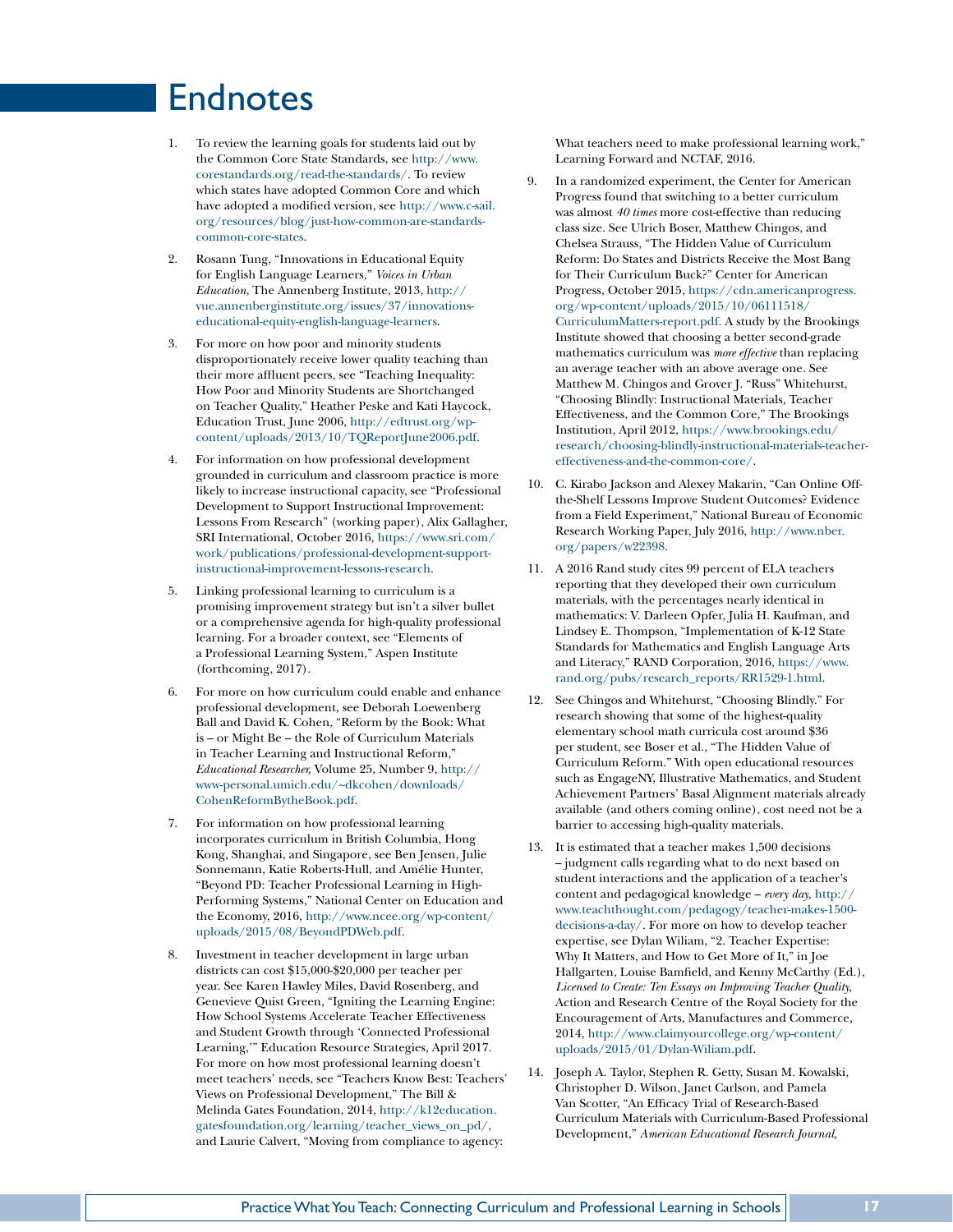October 2015, [http://journals.sagepub.com/doi/](http://journals.sagepub.com/doi/abs/10.3102/0002831215585962) [abs/10.3102/0002831215585962](http://journals.sagepub.com/doi/abs/10.3102/0002831215585962).

- 15. James David Bryson, "Engaging Adult Learners: Philosophy, Principles and Practices," 2013, [http://](http://northernc.on.ca/leid/docs/engagingadultlearners.pdf) [northernc.on.ca/leid/docs/engagingadultlearners.pdf](http://northernc.on.ca/leid/docs/engagingadultlearners.pdf).
- 16. See [http://achievethecore.org/page/1946/instructional](http://achievethecore.org/page/1946/instructional-materials-evaluation-tool)[materials-evaluation-tool](http://achievethecore.org/page/1946/instructional-materials-evaluation-tool).
- 17. LearnZillion is a K-12 digital curriculum and professional services provider: [https://learnzillion.com/p/.](https://learnzillion.com/p/)
- 18. See [https://www.louisianabelieves.com/academics/](https://www.louisianabelieves.com/academics/ONLINE-INSTRUCTIONAL-MATERIALS-REVIEWS/curricular-resources-annotated-reviews) [ONLINE-INSTRUCTIONAL-MATERIALS-REVIEWS/](https://www.louisianabelieves.com/academics/ONLINE-INSTRUCTIONAL-MATERIALS-REVIEWS/curricular-resources-annotated-reviews) [curricular-resources-annotated-reviews](https://www.louisianabelieves.com/academics/ONLINE-INSTRUCTIONAL-MATERIALS-REVIEWS/curricular-resources-annotated-reviews).
- 19. See [https://www.rand.org/content/dam/rand/pubs/](https://www.rand.org/content/dam/rand/pubs/research_reports/RR1600/RR1613/RAND_RR1613.pdf) [research\\_reports/RR1600/RR1613/RAND\\_RR1613.pdf](https://www.rand.org/content/dam/rand/pubs/research_reports/RR1600/RR1613/RAND_RR1613.pdf) .
- 20. Ibid.
- 21. See<https://dcps.dc.gov/page/cornerstones>.
- 22. See<http://www.leadingeducators.org/>.
- 23. Because of the curriculum changes noted above, teachers within a certain grade are on the same pacing calendar, allowing them to focus on teaching the same mathematical concept or practicing a skill using the same text(s).
- 24. Because of staffing shortages at the high school level, observations occur every other week and special education and ESL teachers are observed monthly. For the 2016-17 school year LEAP has been implemented only for core content teachers.
- 25. DCPS teachers will now receive more than 30 observations per year.
- 26. See [http://edexcellencemedia.net/publications/2014/](http://edexcellencemedia.net/publications/2014/Common-Core-in-the-Districts/Common-Core-In-The-Districts-Nevada-FINAL.pdf) [Common-Core-in-the-Districts/Common-Core-In-The-](http://edexcellencemedia.net/publications/2014/Common-Core-in-the-Districts/Common-Core-In-The-Districts-Nevada-FINAL.pdf)[Districts-Nevada-FINAL.pdf](http://edexcellencemedia.net/publications/2014/Common-Core-in-the-Districts/Common-Core-In-The-Districts-Nevada-FINAL.pdf).
- 27. See [www.teachinglab.us](http://www.teachinglab.us).
- 28. See [w](http://www.achievethecore.org)ww.achievethecore.org and [http://achievethecore.](http://achievethecore.org/page/743/basal-alignment-project) [org/page/743/basal-alignment-project](http://achievethecore.org/page/743/basal-alignment-project).
- 29. For information on how effective instructional materials reduce the variability in performance across teachers and raise the overall performance level, as well as the importance of collecting data at the state level about instructional materials used to inform policymaking, see Chingos and Whitehurst, "Choosing Blindly."
- 30. For more on culturally responsive curricular materials, see Elizabeth Kozleski, "Culturally Responsive Teaching Matters!" The Equity Alliance at Arizona State University, 2010, [http://files.eric.ed.gov/fulltext/ED520957.pdf.](http://files.eric.ed.gov/fulltext/ED520957.pdf) For more on embedding rich culminating tasks, see Philip Cohen, "Designing Performance Assessment Tasks," Education Update, Volume 37, Number 6, August 1995, [http://www.ascd.org/publications/](http://www.ascd.org/publications/newsletters/education-update/aug95/vol37/num06/Designing-Performance-Assessment-Tasks.aspx) [newsletters/education-update/aug95/vol37/num06/](http://www.ascd.org/publications/newsletters/education-update/aug95/vol37/num06/Designing-Performance-Assessment-Tasks.aspx) [Designing-Performance-Assessment-Tasks.aspx.](http://www.ascd.org/publications/newsletters/education-update/aug95/vol37/num06/Designing-Performance-Assessment-Tasks.aspx) For more on educative features, see Elizabeth A. Davis and Joseph S. Krajcik, "Designing Educative Curriculum Materials to Promote Teacher Learning," Educational Researcher, Volume 34, Number 3, April 2005, [http://](http://www.project2061.org/research/ccms/site.archive/documents/Promote_Teacher_Learning.pdf) [www.project2061.org/research/ccms/site.archive/](http://www.project2061.org/research/ccms/site.archive/documents/Promote_Teacher_Learning.pdf) [documents/Promote\\_Teacher\\_Learning.pdf](http://www.project2061.org/research/ccms/site.archive/documents/Promote_Teacher_Learning.pdf).
- 31. See [http://www.louisianabelieves.com/academics/](http://www.louisianabelieves.com/academics/ONLINE-INSTRUCTIONAL-MATERIALS-REVIEWS/curricular-resources-annotated-reviews) [ONLINE-INSTRUCTIONAL-MATERIALS-REVIEWS/](http://www.louisianabelieves.com/academics/ONLINE-INSTRUCTIONAL-MATERIALS-REVIEWS/curricular-resources-annotated-reviews) [curricular-resources-annotated-reviews](http://www.louisianabelieves.com/academics/ONLINE-INSTRUCTIONAL-MATERIALS-REVIEWS/curricular-resources-annotated-reviews) and [http://www.edreports.org/#f=&o=0.](http://www.edreports.org/#?f=&o=0)
- 32. Creating cycles of professional learning will require rethinking how resources are deployed in schools. See Miles et al., "Igniting the Learning Engine," p 14.
- 33. Jensen et al., "Beyond PD," p. 39.
- 34. Anthony Bryk, Louis M. Gomez, Alicia Grunnow, and Paul G. LeMahieu, *Learning to Improve: How America's Schools Can Get Better at Getting Better,* Harvard Education Press, March 2015.
- 35. Carrie Leana, "The Missing Link in School Reform," *Stanford Social Innovation Review,* 2011, [https://www2.ed.gov/programs/slcp/2011progdirmtg/](https://www2.ed.gov/programs/slcp/2011progdirmtg/mislinkinrfm.pdf) [mislinkinrfm.pdf](https://www2.ed.gov/programs/slcp/2011progdirmtg/mislinkinrfm.pdf).
- 36. Ibid.
- 37. Kwang Suk Yoon, Teresa Duncan, Silvia Wen-Yu Lee, Beth Scarloss, and Kathy L. Shapley, "Reviewing the Evidence on How Teacher Professional Development Affects Student Achievement," Regional Education Laboratory, Edvance Research Inc., October 2007, [https://ies.ed.gov/ncee/edlabs/regions/southwest/pdf/](https://ies.ed.gov/ncee/edlabs/regions/southwest/pdf/REL_2007033.pdf) [REL\\_2007033.pdf](https://ies.ed.gov/ncee/edlabs/regions/southwest/pdf/REL_2007033.pdf).
- 38. That said, in the case of British Columbia, teachers spend about 23 hours per week in the classroom and yet still it maintains its position as one of the top-performers in the world. See Jensen et al., "Beyond PD," p. 28.
- 39. Linda Darling-Hammond, Ruth Chung Wei, Alethea Andree, Nikole Richardson, and Stelios Orphanos, "Professional Learning in the Learning Profession," National Staff Development Council, 2009, [https://](https://learningforward.org/docs/pdf/nsdcstudy2009.pdf) [learningforward.org/docs/pdf/nsdcstudy2009.pdf.](https://learningforward.org/docs/pdf/nsdcstudy2009.pdf)
- 40. For more on how intensive collaboration helps teachers deepen their instructional expertise and how an *artisanapprentice relationship* between experts and new teachers helps the latter build their skills, see Kenneth Baum and David Krulwich, *The Artisan Teaching Model for Instructional Leadership: Working Together to Transform Your School,* ASCD, 2016.
- 41. Andrew Croft, Jane G. Coggshall, Megan Dolan, Elizabeth Powers, and Joellen Killion, "Job-Embedded Professional Development: What It Is, Who Is Responsible, and How to Get It Done Well," National Comprehensive Center for Teacher Quality, Mid-Atlantic Comprehensive Center, and National Staff Development Council Issue Brief, April 2010, [https://learningforward.org/docs/pdf/](https://learningforward.org/docs/pdf/jobembeddedpdbrief.pdf) [jobembeddedpdbrief.pdf.](https://learningforward.org/docs/pdf/jobembeddedpdbrief.pdf)
- 42. Michael Fullan, "Change Processes and Strategies at the Local Level," *The Elementary School Journal,* Volume 85, Number 3, 1985, [http://www.project2061.org/](http://www.project2061.org/publications/designs/online/pdfs/reprints/6_fullan.pdf) [publications/designs/online/pdfs/reprints/6\\_fullan.pdf.](http://www.project2061.org/publications/designs/online/pdfs/reprints/6_fullan.pdf)
- 43. Miles et al., "Igniting the Learning Engine," and Hayes Mizell, "Why Professional Development Matters," Learning Forward, 2010, [https://learningforward.org/](https://learningforward.org/docs/pdf/why_pd_matters_web.pdf) [docs/pdf/why\\_pd\\_matters\\_web.pdf.](https://learningforward.org/docs/pdf/why_pd_matters_web.pdf)
- 44. For more information on structuring teacherleader initiatives, see *Leading From the Front of the Classroom,* Aspen Institute and Leading Educators, 2015, [http://www.aspendrl.org/portal/browse/](http://www.aspendrl.org/portal/browse/DocumentDetail?documentId=2402&download) [DocumentDetail?documentId=2402&download](http://www.aspendrl.org/portal/browse/DocumentDetail?documentId=2402&download).
- 45. For more information on international practice, see Lynn Olson, *Teaching Policy to Improve Student Learning: Lessons From Abroad,* Aspen Institute, February 2007, [https://assets.aspeninstitute.org/content/uploads/files/](https://assets.aspeninstitute.org/content/uploads/files/content/docs/education/Ed_Lessons_from_Abroad.pdf) [content/docs/education/Ed\\_Lessons\\_from\\_Abroad.pdf.](https://assets.aspeninstitute.org/content/uploads/files/content/docs/education/Ed_Lessons_from_Abroad.pdf)
- 46. See [http://www.aft.org/sites/default/files/periodicals/](http://www.aft.org/sites/default/files/periodicals/editorsnote_0.pdf) [editorsnote\\_0.pdf.](http://www.aft.org/sites/default/files/periodicals/editorsnote_0.pdf)